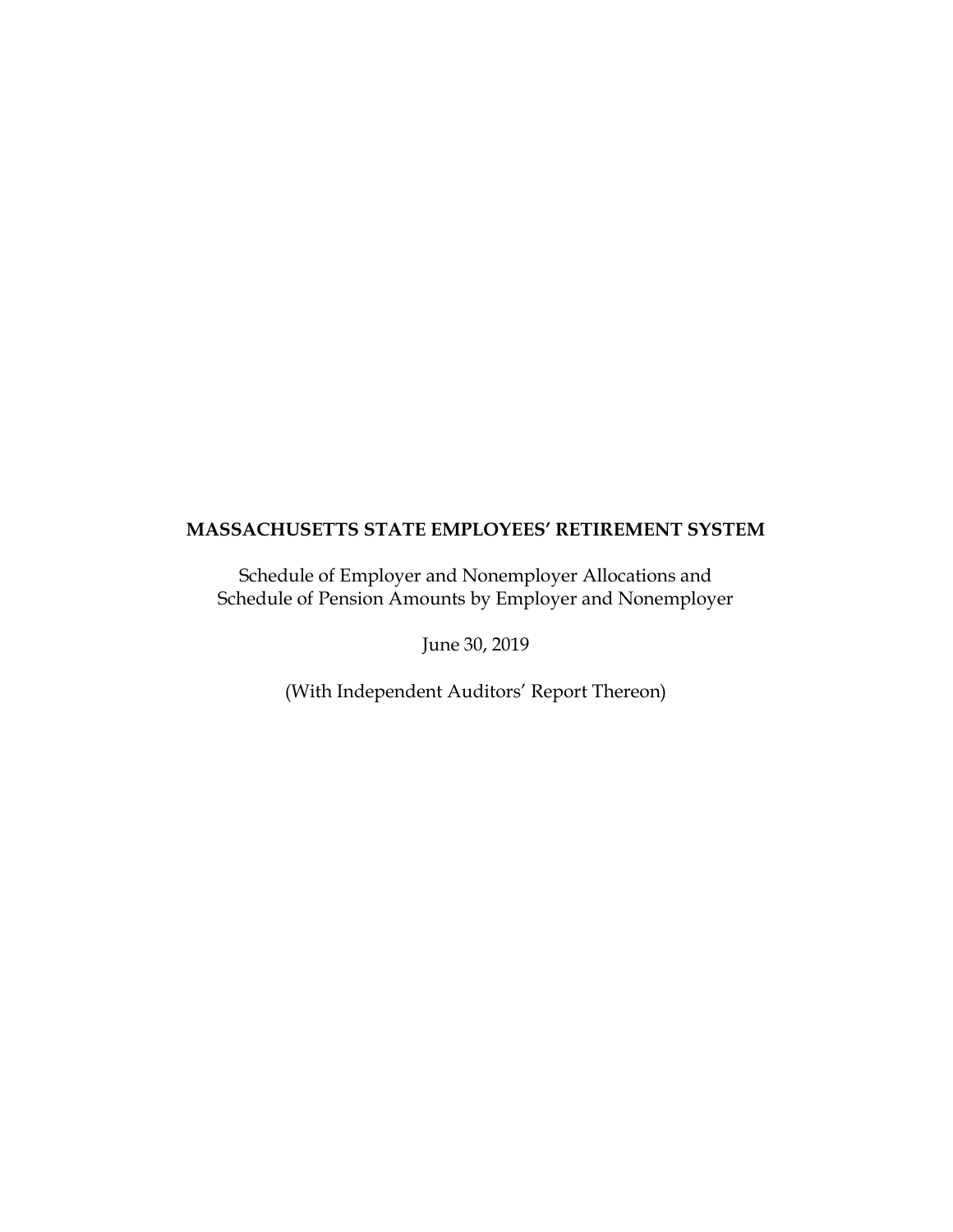

KPMG LLP Two Financial Center 60 South Street Boston, MA 02111

## **Independent Auditors' Report**

Mr. William McNamara, Comptroller Commonwealth of Massachusetts:

We have audited the accompanying schedule of employer and nonemployer allocations of the Massachusetts State Employees' Retirement System (MSERS) as of and for the year ended June 30, 2019, and the related notes. We have also audited the total for all entities of the columns titled net pension liability, total deferred outflows of resources, total deferred inflows of resources, and total pension expense (specified column totals) included in the accompanying schedule of pension amounts by employer and nonemployer of MSERS as of and for the year ended June 30, 2019, and the related notes.

## *Management's Responsibility for the Schedules*

Management is responsible for the preparation and fair presentation of these schedules in accordance with U.S. generally accepted accounting principles; this includes the design, implementation, and maintenance of internal control relevant to the preparation and fair presentation of the schedules that are free from material misstatement, whether due to fraud or error.

## *Auditors' Responsibility*

Our responsibility is to express opinions on the schedule of employer and nonemployer allocations and the specified column totals included in the schedule of pension amounts by employer and nonemployer based on our audit. We conducted our audit in accordance with auditing standards generally accepted in the United States of America. Those standards require that we plan and perform the audit to obtain reasonable assurance about whether the schedule of employer and nonemployer allocations and the specified column totals included in the schedule of pension amounts by employer and nonemployer are free from material misstatement.

An audit involves performing procedures to obtain audit evidence about the amounts and disclosures in the schedule of employer and nonemployer allocations and the specified column totals included in the schedule of pension amounts by employer and nonemployer. The procedures selected depend on the auditors' judgment, including the assessment of the risks of material misstatement of the schedule of employer and nonemployer allocations and the specified column totals included in the schedule of pension amounts by employer and nonemployer, whether due to fraud or error. In making those risk assessments, the auditor considers internal control relevant to the entity's preparation and fair presentation of the schedule of employer and nonemployer allocations and the specified column totals included in the schedule of pension amounts by employer and nonemployer in order to design audit procedures that are appropriate in the circumstances, but not for the purpose of expressing an opinion on the effectiveness of the entity's internal control. Accordingly, we express no such opinion. An audit also includes evaluating the appropriateness of accounting policies used and the reasonableness of significant accounting estimates made by management, as well as evaluating the overall presentation of the schedule of employer and nonemployer allocations and the specified column totals included in the schedule of pension amounts by employer and nonemployer.

We believe that the audit evidence we have obtained is sufficient and appropriate to provide a basis for our audit opinions.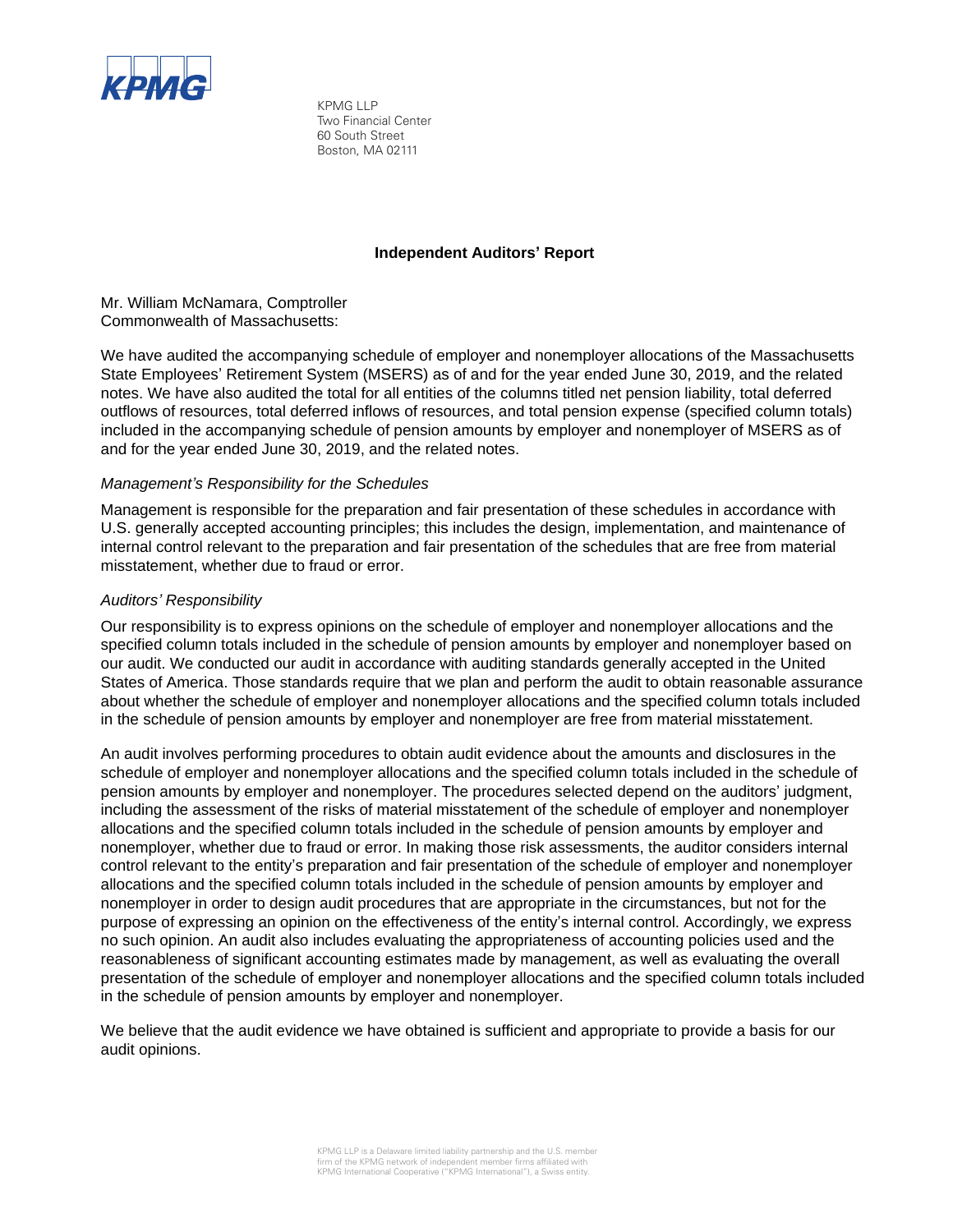

## *Opinions*

In our opinion, the schedules referred to above present fairly, in all material respects, the employer and nonemployer allocations and net pension liability, total deferred outflows of resources, total deferred inflows of resources, and total pension expense for the total of all participating entities for MSERS as of and for the year ended June 30, 2019 in accordance with U.S. generally accepted accounting principles.

## *Restriction on Use*

Our report is intended solely for information and use of MSERS management and its board, MSERS employers and their auditors and the Commonwealth of Massachusetts, and is not intended to be and should not be used by anyone other than these specified parties.



Boston, Massachusetts May 15, 2020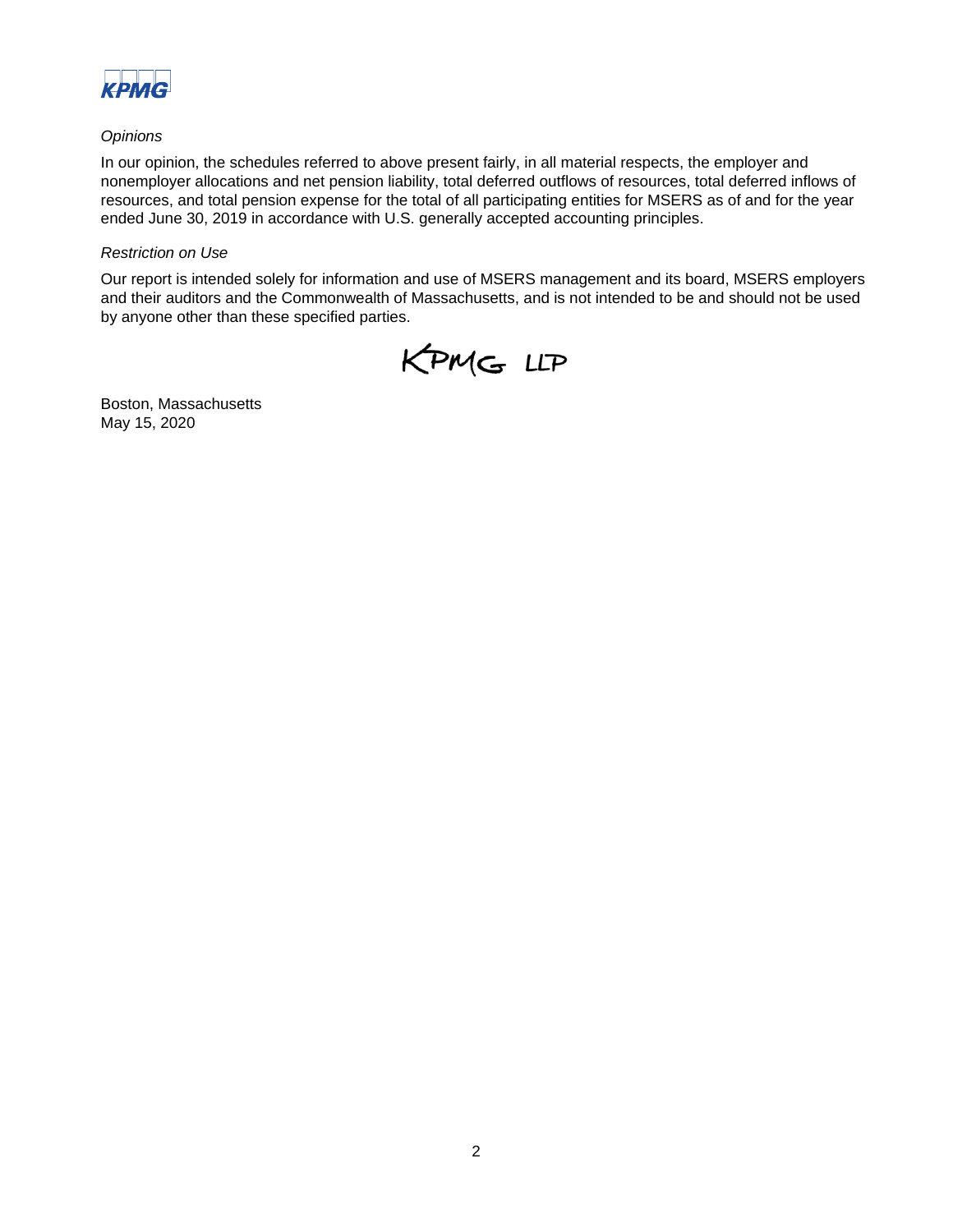#### SCHEDULE OF EMPLOYER AND NONEMPLOYER ALLOCATIONS

As of and for the fiscal year ended June 30, 2019

|                                                                      | Actual             | Employer/<br>Nonemployer<br>Allocation |
|----------------------------------------------------------------------|--------------------|----------------------------------------|
| Employer/Nonemployer                                                 | Contributions      | Percentage                             |
| <b>Non Special Funding Situations:</b>                               |                    |                                        |
| 9045 - Commonwealth of Massachusetts:                                |                    |                                        |
|                                                                      | 917,443,211        |                                        |
|                                                                      |                    |                                        |
|                                                                      | 917,443,211        | 92.12951%                              |
|                                                                      |                    |                                        |
| 6070 - Massachusetts State College Building Authority:               |                    |                                        |
|                                                                      | 134,295            |                                        |
|                                                                      | 133,479            |                                        |
|                                                                      | 267,774            | 0.02689%                               |
|                                                                      |                    |                                        |
| 6090 - Massachusetts Convention Center Authority:                    |                    |                                        |
|                                                                      | 875,321            |                                        |
|                                                                      | 2,039,608          |                                        |
|                                                                      |                    |                                        |
|                                                                      | 2,914,929          | 0.29272%                               |
|                                                                      |                    |                                        |
| 9045 - Massachusetts Department of Transportation:                   |                    |                                        |
|                                                                      | 30,825,854         |                                        |
|                                                                      | 11,650,178         |                                        |
|                                                                      | 42,476,032         | 4.26544%                               |
|                                                                      |                    |                                        |
| 8060 - Assabet Valley Regional Vocational School District:           |                    |                                        |
|                                                                      |                    |                                        |
|                                                                      | 542,710            |                                        |
|                                                                      |                    |                                        |
|                                                                      | 542,710            | 0.05450%                               |
|                                                                      |                    |                                        |
| 8100 - Blackstone Valley Regional Vocational School District:        |                    |                                        |
|                                                                      | 166,410<br>409,495 |                                        |
|                                                                      |                    |                                        |
|                                                                      | 575,905            | 0.05783%                               |
|                                                                      |                    |                                        |
|                                                                      |                    |                                        |
|                                                                      | 371,450            |                                        |
|                                                                      | 4,150              |                                        |
|                                                                      |                    |                                        |
| Total Bristol/Plymouth Regional Vocational Technical School District | 375,600            | 0.03772%                               |
|                                                                      |                    |                                        |
| 8160 - Central Massachusetts Regional Planning Commission:           |                    |                                        |
|                                                                      |                    |                                        |
|                                                                      | 304,000            |                                        |
|                                                                      |                    |                                        |
|                                                                      | 304,000            | 0.03053%                               |
| 8020 - Merrimack Valley Planning Commission:                         |                    |                                        |
|                                                                      |                    |                                        |
|                                                                      | 175,969            |                                        |
|                                                                      |                    |                                        |
|                                                                      | 175,969            | 0.01767%                               |
|                                                                      |                    |                                        |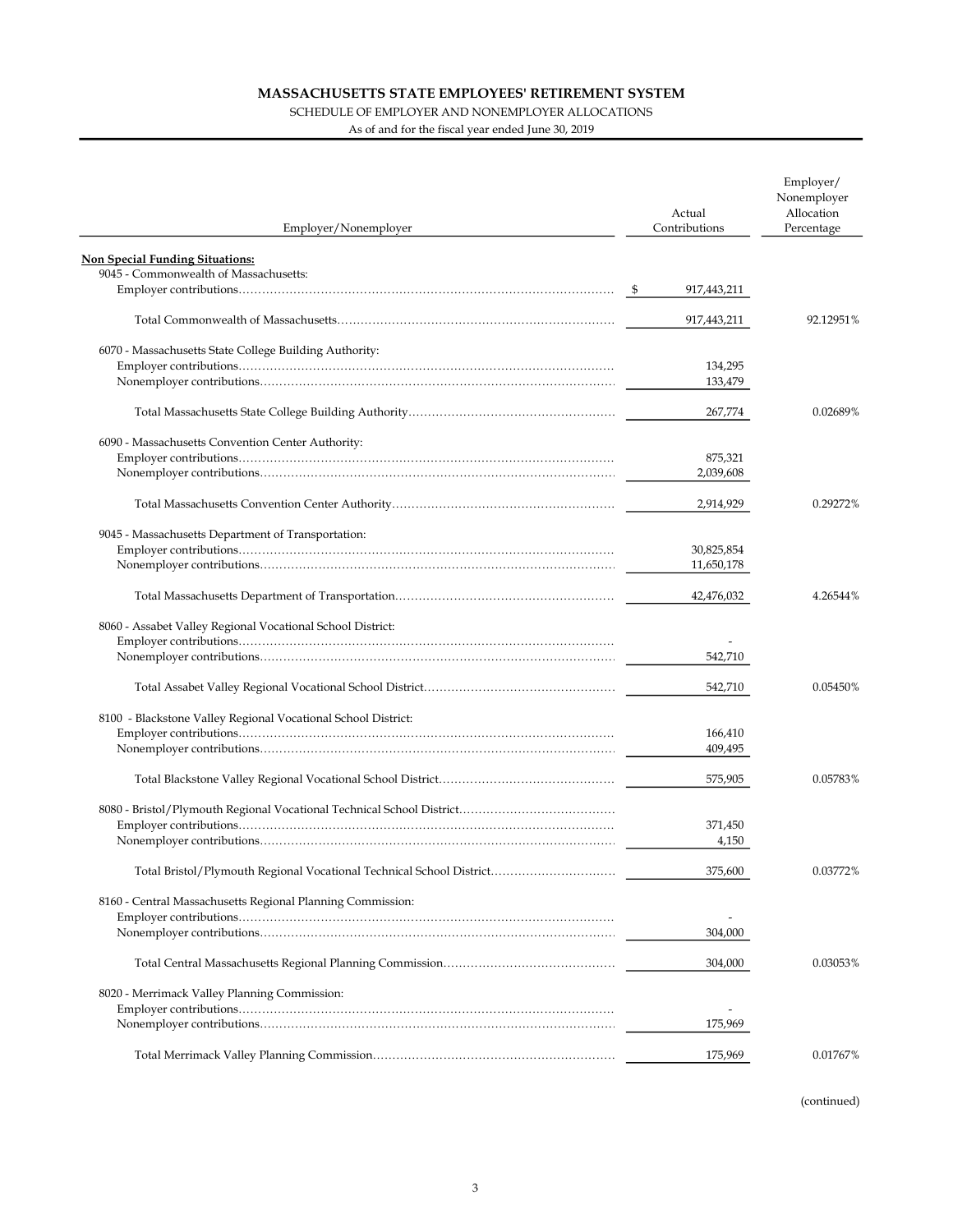#### SCHEDULE OF EMPLOYER AND NONEMPLOYER ALLOCATIONS

As of and for the fiscal year ended June 30, 2019

| Employer/Nonemployer                                                   | Actual<br>Contributions | Employer/<br>Nonemployer<br>Allocation<br>Percentage |
|------------------------------------------------------------------------|-------------------------|------------------------------------------------------|
| 8010 - Montachusett Regional Planning Commission:                      |                         |                                                      |
|                                                                        |                         |                                                      |
|                                                                        | 149,117                 |                                                      |
|                                                                        | 149,117                 | 0.01497%                                             |
|                                                                        |                         |                                                      |
| 8090 - Montachusett Regional Vocational Technical School District:     | 442,110                 |                                                      |
|                                                                        | 161,087                 |                                                      |
|                                                                        |                         |                                                      |
|                                                                        | 603,197                 | 0.06057%                                             |
| 8070 - Nashoba Associated Boards of Health:                            |                         |                                                      |
|                                                                        |                         |                                                      |
|                                                                        | 645,985                 |                                                      |
|                                                                        | 645,985                 | 0.06487%                                             |
| 8040 - North Middlesex Council of Governments:                         |                         |                                                      |
|                                                                        |                         |                                                      |
|                                                                        | 148,528                 |                                                      |
|                                                                        |                         |                                                      |
|                                                                        | 148,528                 | 0.01492%                                             |
| 8030 - Northeast Metro Regional Vocational Technical School District:  |                         |                                                      |
|                                                                        | 471,395                 |                                                      |
|                                                                        |                         |                                                      |
| Total Northeast Metro Regional Vocational Technical School District    | 471,395                 | 0.04734%                                             |
| 8170 - Old Colony Planning Council:                                    |                         |                                                      |
|                                                                        |                         |                                                      |
|                                                                        | 189,734                 |                                                      |
|                                                                        | 189,734                 | 0.01905%                                             |
| 8180 - Old Colony Regional Vocational Technical School District:       |                         |                                                      |
|                                                                        | 188,657                 |                                                      |
|                                                                        | 71,687                  |                                                      |
|                                                                        | 260,344                 | 0.02614%                                             |
| 8110 - Pioneer Valley Planning Commission:                             |                         |                                                      |
|                                                                        |                         |                                                      |
|                                                                        | 463,583                 |                                                      |
|                                                                        |                         |                                                      |
|                                                                        | 463,583                 | 0.04655%                                             |
| 8140 - Southeastern Regional Planning & Economic Development District: |                         |                                                      |
|                                                                        | $\overline{a}$          |                                                      |
|                                                                        | 252,214                 |                                                      |
| Total Southeastern Regional Planning & Economic Development District   | 252,214                 | 0.02533%                                             |
|                                                                        |                         |                                                      |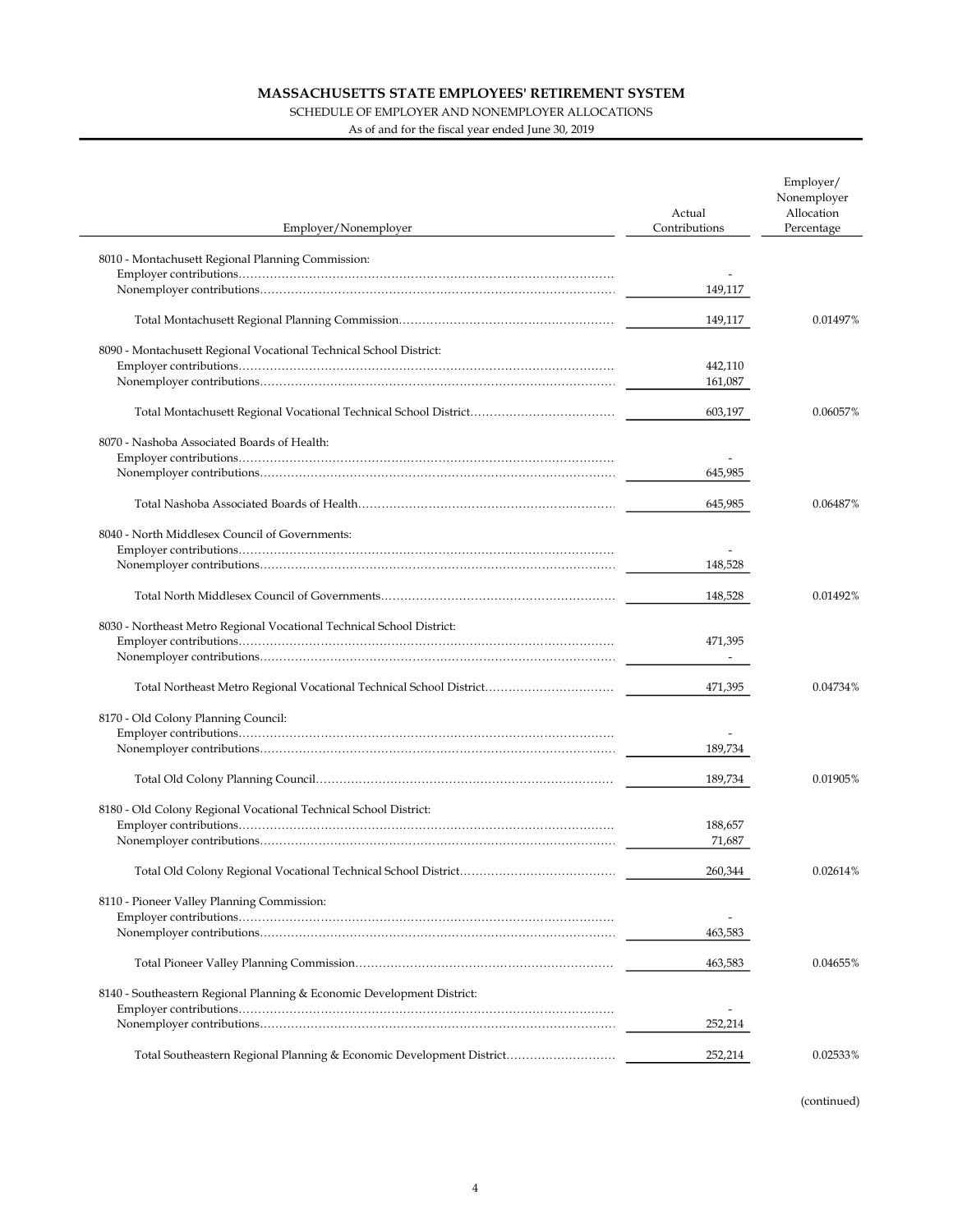### SCHEDULE OF EMPLOYER AND NONEMPLOYER ALLOCATIONS

As of and for the fiscal year ended June 30, 2019

| Employer/Nonemployer                                                 | Actual<br>Contributions | Employer/<br>Nonemployer<br>Allocation<br>Percentage |
|----------------------------------------------------------------------|-------------------------|------------------------------------------------------|
|                                                                      |                         |                                                      |
| 8120 - Southeastern Regional School District:                        |                         |                                                      |
|                                                                      | 1,004,780               |                                                      |
|                                                                      |                         |                                                      |
|                                                                      | 1,004,780               | 0.10090%                                             |
| 8200 - Tri-County Regional Vocational Technical School District:     |                         |                                                      |
|                                                                      | 342,392                 |                                                      |
|                                                                      | 47,753                  |                                                      |
|                                                                      |                         |                                                      |
|                                                                      | 390,145                 | 0.03918%                                             |
| 8190 - Upper Blackstone Water Pollution Abatement District:          |                         |                                                      |
|                                                                      | 430,843                 |                                                      |
|                                                                      | 217,950                 |                                                      |
|                                                                      | 648,793                 | 0.06515%                                             |
|                                                                      |                         |                                                      |
| 8130 - Upper Cape Cod Regional Vocational Technical School District: |                         |                                                      |
|                                                                      | 152,926                 |                                                      |
|                                                                      | 194,818                 |                                                      |
| Total Upper Cape Cod Regional Vocational Technical School District   | 347,744                 | 0.03492%                                             |
| <b>Special Funding Situations (Educational Collaboratives):</b>      |                         |                                                      |
| 6013 - ACCEPT Education Collaborative:                               |                         |                                                      |
|                                                                      | 223,605                 |                                                      |
|                                                                      | 493,277                 |                                                      |
|                                                                      |                         |                                                      |
|                                                                      | 716,882                 | 0.07199%                                             |
| 6022 - Assabet Valley Collaborative:                                 |                         |                                                      |
|                                                                      | 85,585                  |                                                      |
|                                                                      | 141,400                 |                                                      |
|                                                                      | 226.985                 | 0.02279%                                             |
|                                                                      |                         |                                                      |
| 6004 - Bi-County Education Collaborative:                            |                         |                                                      |
|                                                                      | 185,850                 |                                                      |
|                                                                      | 373,959                 |                                                      |
|                                                                      | 559,809                 | 0.05622%                                             |
| 6018 - C.A.S.E. Collaborative:                                       |                         |                                                      |
|                                                                      | 337,768                 |                                                      |
|                                                                      | 534,116                 |                                                      |
|                                                                      | 871,884                 | 0.08755%                                             |
| 6016 - Cape Cod Collaborative:                                       |                         |                                                      |
|                                                                      | 213,581                 |                                                      |
|                                                                      | 488,447                 |                                                      |
|                                                                      |                         |                                                      |
|                                                                      | 702,028                 | 0.07050%                                             |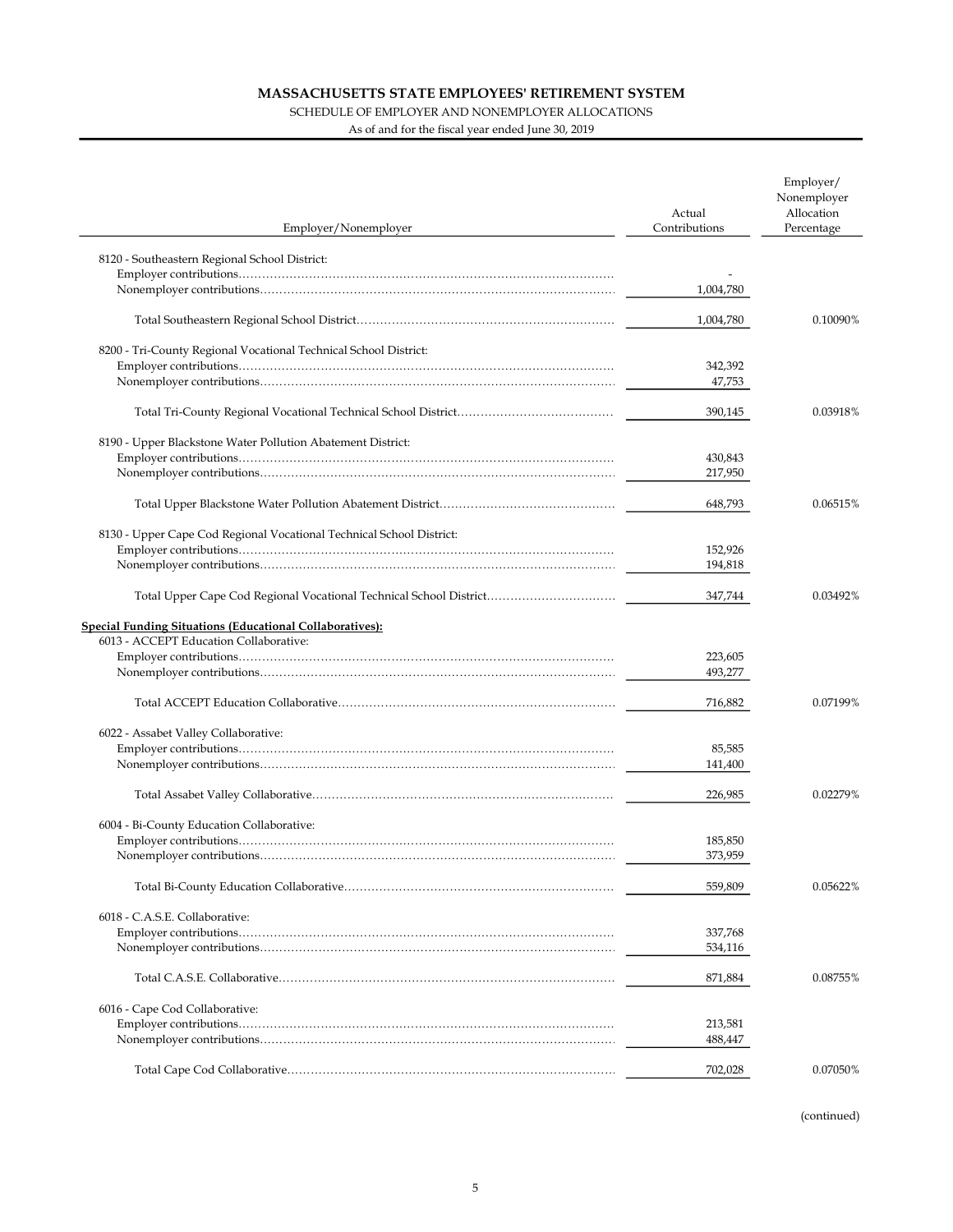### SCHEDULE OF EMPLOYER AND NONEMPLOYER ALLOCATIONS

As of and for the fiscal year ended June 30, 2019

| Employer/Nonemployer                                          | Actual<br>Contributions | Employer/<br>Nonemployer<br>Allocation<br>Percentage |
|---------------------------------------------------------------|-------------------------|------------------------------------------------------|
| 6010 - CAPS Education Collaborative:                          |                         |                                                      |
|                                                               | 165,259                 |                                                      |
|                                                               | 308,227                 |                                                      |
|                                                               | 473,486                 | 0.04755%                                             |
| 6035 - Central Massachusetts Special Education Collaborative: |                         |                                                      |
|                                                               | 193,130                 |                                                      |
|                                                               | 351,116                 |                                                      |
|                                                               | 544,246                 | 0.05465%                                             |
| 6017 - Collaborative for Educational Services:                |                         |                                                      |
|                                                               | 403,961                 |                                                      |
|                                                               | 629,591                 |                                                      |
|                                                               | 1,033,552               | 0.10379%                                             |
| 6021 - CREST Collaborative:                                   |                         |                                                      |
|                                                               | 338,022                 |                                                      |
|                                                               | 686,974                 |                                                      |
|                                                               | 1,024,996               | 0.10293%                                             |
| 6030 - EDCO Collaborative:                                    |                         |                                                      |
|                                                               | 198,537                 |                                                      |
|                                                               | 427,471                 |                                                      |
|                                                               | 626,008                 | 0.06286%                                             |
| 6019 - FLLAC Collaborative:                                   |                         |                                                      |
|                                                               | 121,702                 |                                                      |
|                                                               | 182,312                 |                                                      |
|                                                               | 304,014                 | 0.03053%                                             |
| 6034 - LABBB Collaborative:                                   |                         |                                                      |
|                                                               | 358,606                 |                                                      |
|                                                               | 560,827                 |                                                      |
|                                                               | 919,433                 | 0.09233%                                             |
| 6011 - Lower Pioneer Valley Education Collaborative:          |                         |                                                      |
|                                                               | 558,249                 |                                                      |
|                                                               | 932,756                 |                                                      |
|                                                               | 1,491,005               | 0.14973%                                             |
| 6014 - North River Collaborative:                             |                         |                                                      |
|                                                               | 211,579                 |                                                      |
|                                                               | 590,631                 |                                                      |
|                                                               | 802,210                 | 0.08056%                                             |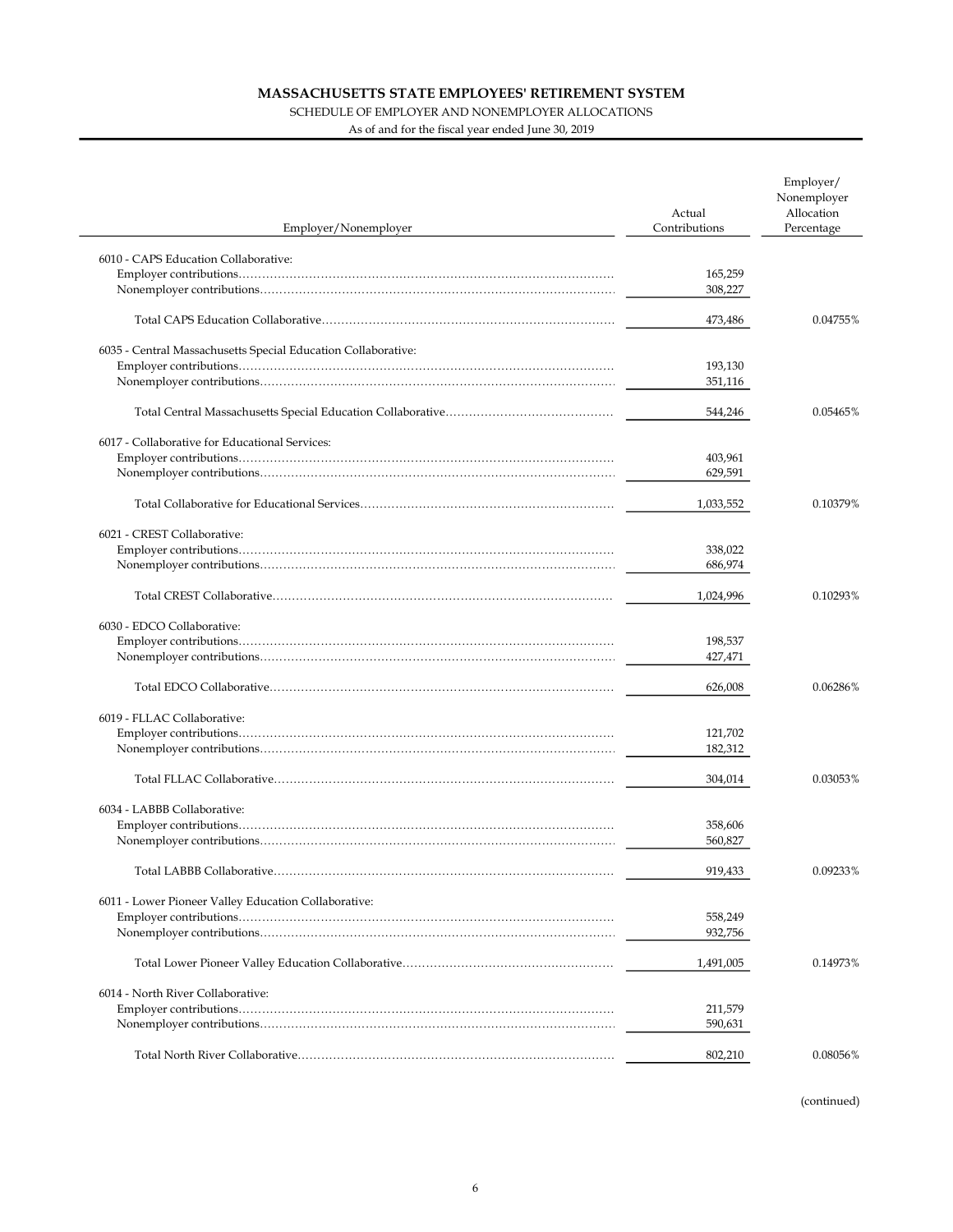### SCHEDULE OF EMPLOYER AND NONEMPLOYER ALLOCATIONS

As of and for the fiscal year ended June 30, 2019

| Employer/Nonemployer                                       | Actual<br>Contributions | Employer/<br>Nonemployer<br>Allocation<br>Percentage |
|------------------------------------------------------------|-------------------------|------------------------------------------------------|
|                                                            |                         |                                                      |
| 6006 - North Shore Education Consortium:                   |                         |                                                      |
|                                                            | 340,598                 |                                                      |
|                                                            | 563,179                 |                                                      |
|                                                            | 903,777                 | 0.09076%                                             |
| 6007 - Pilgrim Area Collaborative:                         |                         |                                                      |
|                                                            | 75,455                  |                                                      |
|                                                            | 165,017                 |                                                      |
|                                                            |                         |                                                      |
|                                                            | 240,472                 | 0.02415%                                             |
| 6031 - READS Collaborative:                                |                         |                                                      |
|                                                            | 153,452                 |                                                      |
|                                                            | 284,859                 |                                                      |
|                                                            |                         |                                                      |
|                                                            | 438,311                 | 0.04402%                                             |
| 6033 - SEEMS Collaborative:                                |                         |                                                      |
|                                                            | 367,342                 |                                                      |
|                                                            | 678,179                 |                                                      |
|                                                            | 1,045,521               | 0.10499%                                             |
|                                                            |                         |                                                      |
| 6009 - Shore Education Consortium:                         |                         |                                                      |
|                                                            | 526,903                 |                                                      |
|                                                            | 776,292                 |                                                      |
|                                                            | 1,303,195               | 0.13087%                                             |
| 6015 - South Coast Education Collaborative:                |                         |                                                      |
|                                                            | 476,721                 |                                                      |
|                                                            | 372,027                 |                                                      |
|                                                            |                         |                                                      |
|                                                            | 848,748                 | 0.08523%                                             |
| 6001 - South Shore Education Collaborative:                |                         |                                                      |
|                                                            | 300,396                 |                                                      |
|                                                            | 528,820                 |                                                      |
|                                                            | 829,216                 | 0.08327%                                             |
|                                                            |                         |                                                      |
| 6003 - Southeastern Massachusetts Education Collaborative: | 268,358                 |                                                      |
|                                                            | 508,208                 |                                                      |
|                                                            |                         |                                                      |
|                                                            | 776,566                 | 0.07798%                                             |
| 6002 - Southern Worcester County Education Collaborative:  |                         |                                                      |
|                                                            | 99,528                  |                                                      |
|                                                            | 177,219                 |                                                      |
|                                                            |                         |                                                      |
|                                                            | 276,747                 | 0.02779%                                             |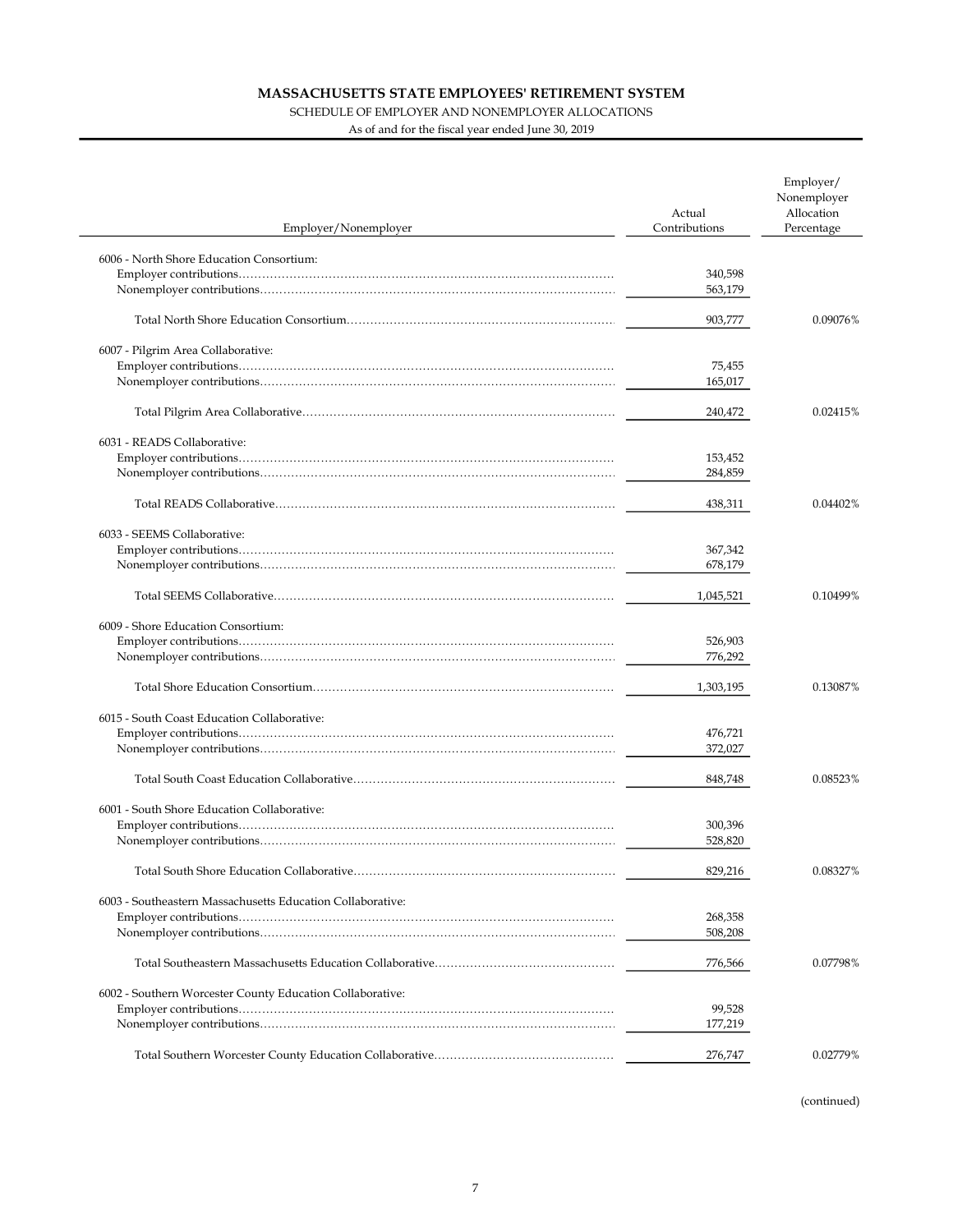### SCHEDULE OF EMPLOYER AND NONEMPLOYER ALLOCATIONS

As of and for the fiscal year ended June 30, 2019

| Employer/Nonemployer                                                | Actual<br>Contributions | Employer/<br>Nonemployer<br>Allocation<br>Percentage |
|---------------------------------------------------------------------|-------------------------|------------------------------------------------------|
|                                                                     |                         |                                                      |
| 6027 - The Educational Co-Op:                                       |                         |                                                      |
|                                                                     | 94,582<br>176,459       |                                                      |
|                                                                     |                         |                                                      |
|                                                                     | 271,041                 | 0.02722%                                             |
| 6020 - Valley Collaborative:                                        |                         |                                                      |
|                                                                     | 311,325                 |                                                      |
|                                                                     | 698,153                 |                                                      |
|                                                                     | 1,009,478               | 0.10137%                                             |
| Special Funding Situations (Other than Educational Collaboratives): |                         |                                                      |
| 8150 - Berkshire Regional Planning Commission:                      |                         |                                                      |
|                                                                     |                         |                                                      |
|                                                                     | 239,088                 |                                                      |
|                                                                     | 239,088                 | 0.02401%                                             |
|                                                                     |                         |                                                      |
| 8250 - Devens Enterprise Commission:                                |                         |                                                      |
|                                                                     | 47,934                  |                                                      |
|                                                                     |                         |                                                      |
|                                                                     | 47,934                  | 0.00481%                                             |
| 6037 - Franklin Regional Council of Governments:                    |                         |                                                      |
|                                                                     |                         |                                                      |
|                                                                     | 452,735                 |                                                      |
|                                                                     | 452,735                 | 0.04546%                                             |
| 8210 - Massachusetts Development Finance Agency:                    |                         |                                                      |
|                                                                     |                         |                                                      |
|                                                                     | 275,912                 |                                                      |
|                                                                     | 275,912                 | 0.02771%                                             |
|                                                                     |                         |                                                      |
| 6200 - Massachusetts Healthcare Connector Authority:                |                         |                                                      |
|                                                                     | 1,180,629               |                                                      |
|                                                                     |                         |                                                      |
|                                                                     | 1,180,629               | 0.11856%                                             |
| 8211 - Massachusetts Life Sciences Center:                          |                         |                                                      |
|                                                                     |                         |                                                      |
|                                                                     | 53,263                  |                                                      |
|                                                                     | 53,263                  | 0.00535%                                             |
| 6100 - Massachusetts PRIM Board:                                    |                         |                                                      |
|                                                                     |                         |                                                      |
|                                                                     | 1,138,563               |                                                      |
|                                                                     | 1,138,563               | 0.11433%                                             |
|                                                                     |                         |                                                      |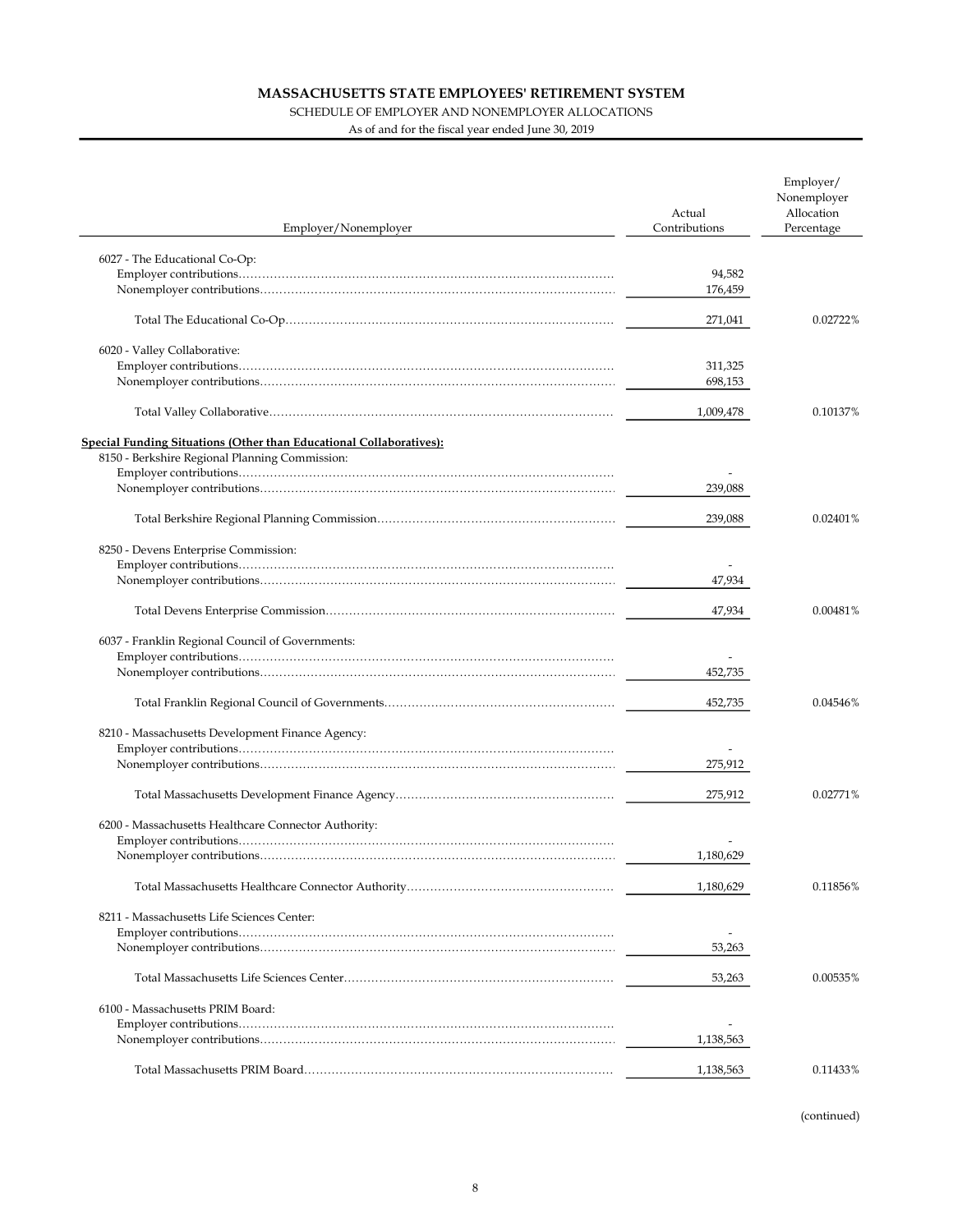#### SCHEDULE OF EMPLOYER AND NONEMPLOYER ALLOCATIONS

As of and for the fiscal year ended June 30, 2019

l,

| Employer/Nonemployer                            | Actual<br>Contributions | Employer/<br>Nonemployer<br>Allocation<br>Percentage |  |
|-------------------------------------------------|-------------------------|------------------------------------------------------|--|
| 6060 - Massachusetts School Building Authority: |                         |                                                      |  |
|                                                 | 1,055,203               |                                                      |  |
|                                                 | 1,055,203               | 0.10596%                                             |  |
| 1080 - Massachusetts Water Resources Authority: | 719,854                 |                                                      |  |
|                                                 | 719,854                 | 0.07229%                                             |  |
| 8050 - Metropolitan Area Planning Commission:   |                         |                                                      |  |
|                                                 | 1,764,575               |                                                      |  |
|                                                 | 1,764,575               | 0.17720%                                             |  |
|                                                 | 995.819.055             | 100.00000%                                           |  |

See accompanying notes to schedule of employer and nonemployer allocations and schedule of pension amounts by employer and nonemployer.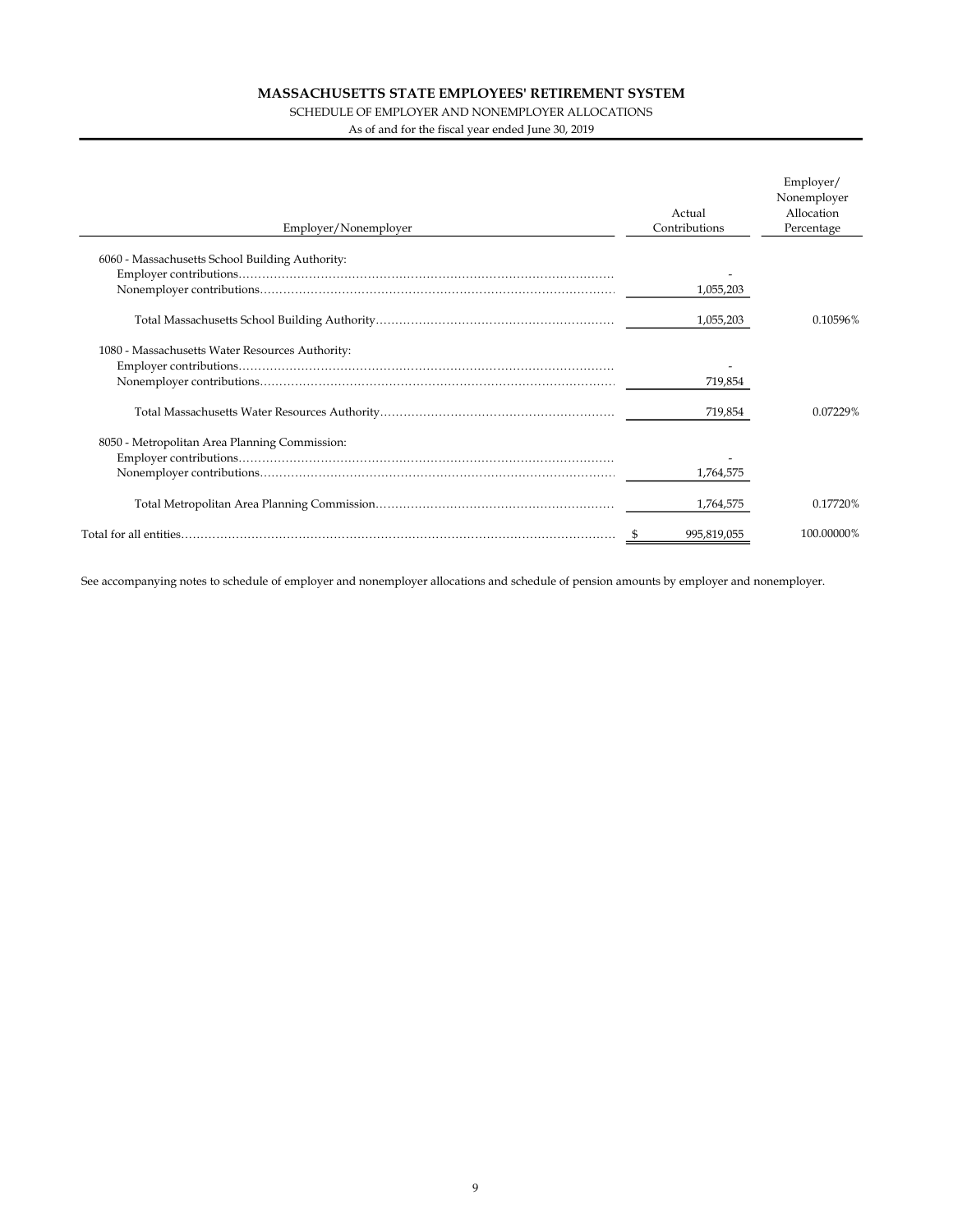MASSACHUSETTS STATE EMPLOYEES' RETIREMENT SYSTEM SCHEDULE OF PENSION AMOUNTS BY EMPLOYER AND NONEMPLOYER

As of and for the fiscal year ended June 30, 2019

|                                                                                                                               |                             |                                                                | Deferred Outflows of Resources |                          |                                               |                                                                |      | Deferred Inflows of Resources                                                                                   |                          |                                              |                                                      | Pension Expense                                                             |                          |
|-------------------------------------------------------------------------------------------------------------------------------|-----------------------------|----------------------------------------------------------------|--------------------------------|--------------------------|-----------------------------------------------|----------------------------------------------------------------|------|-----------------------------------------------------------------------------------------------------------------|--------------------------|----------------------------------------------|------------------------------------------------------|-----------------------------------------------------------------------------|--------------------------|
| Employer/Nonemployer                                                                                                          | Net<br>Pension<br>Liability | Differences<br>Between<br>Expected<br>and Actual<br>Experience | Changes of<br>Assumptions      | Changes in<br>Proportion | Total<br>Deferred<br>Outflows of<br>Resources | Differences<br>Between<br>Expected<br>and Actual<br>Experience |      | Net Differences<br><b>Between Projected</b><br>and Actual Investment<br>Earnings on Pension<br>Plan Investments | Changes in<br>Proportion | Total<br>Deferred<br>Inflows of<br>Resources | Proportionate<br>Share of Plan<br>Pension<br>Expense | Net Amortization<br>of Deferred<br>Amounts from<br>Changes in<br>Proportion | Total<br>Pension Expense |
| <b>Non Special Funding Situations:</b>                                                                                        |                             |                                                                |                                |                          |                                               |                                                                |      |                                                                                                                 |                          |                                              |                                                      |                                                                             |                          |
| Employer:                                                                                                                     | $\sim$<br>13,482,420,360    | \$447,753,889                                                  | $\mathcal{L}$                  | \$ 23,803,545            | 1,470,933,000<br>-S                           | $\mathbf{s}$<br>175,345,796                                    | - \$ | 201,108,585                                                                                                     | -S                       | S<br>377,139,242                             | 2,090,173,685                                        | 10,280,030                                                                  | 2,100,453,715            |
| 6070 - Massachusetts State College Building Authority                                                                         | 3,935,112                   | 130,686                                                        | 999,375,566<br>291,688         | 295,187                  | 717,561                                       | 51,178                                                         |      | 58,698                                                                                                          | 684,861<br>485,713       | 595,589                                      | 610,059                                              | 2,207                                                                       | 612,266                  |
| 6090 - Massachusetts Convention Center Authority                                                                              | 42,836,764                  | 1,422,618                                                      | 3,175,247                      | 628,669                  | 5,226,534                                     | 557,114                                                        |      | 638,968                                                                                                         | 2,614,169                | 3,810,252                                    | 6,640,965                                            | (673, 456)                                                                  | 5,967,509                |
| 9045 - Massachusetts Department of Transportation                                                                             | 624,212,716                 | 20,730,230                                                     | 46,269,358                     | 773,659                  | 67,773,247                                    | 8,118,207                                                      |      | 9,310,979                                                                                                       | 35,021,184               | 52,450,370                                   | 96,771,422                                           | (13, 599, 993)                                                              | 83,171,429               |
| 8060 - Assabet Valley Regional Vocational School District                                                                     | 7,975,474                   | 264,867                                                        | 591,177                        | 789,756                  | 1,645,800                                     | 103,725                                                        |      | 118,965                                                                                                         | 221,185                  | 443,875                                      | 1,236,434                                            | 294,657                                                                     | 1,531,091                |
| 8100 - Blackstone Valley Regional Vocational School District                                                                  | 8,463,296                   | 281.068                                                        | 627,336                        | 215,916                  | 1,124,320                                     | 110.070                                                        |      | 126,242                                                                                                         | 348,346                  | 584,657                                      | 1,312,061                                            | (33, 312)                                                                   | 1,278,749                |
| 8080 - Bristol/Plymouth Regional Vocational Technical School District                                                         | 5,519,685                   | 183,310                                                        | 409,143                        | 447,300                  | 1,039,753                                     | 71,786                                                         |      | 82,334                                                                                                          | 63,922                   | 218,042                                      | 855,714                                              | 57,141                                                                      | 912,855                  |
| 8160 - Central Massachusetts Regional Planning Commission                                                                     | 4,467,476                   | 148,366                                                        | 331,149                        | 731,705                  | 1,211,220                                     | 58,102                                                         |      | 66,638                                                                                                          | 58,433                   | 183,173                                      | 692,591                                              | 192,357                                                                     | 884,948                  |
|                                                                                                                               | 2,585,978<br>2.191.371      | 85,881<br>72.776                                               | 191,684<br>162.434             | 34,749<br>299.143        | 312,314<br>534,353                            | 33,632<br>28,500                                               |      | 38,573<br>32.687                                                                                                | 197,154<br>455.140       | 269,359<br>516,327                           | 400,903<br>339,727                                   | (44, 114)<br>(37.040)                                                       | 356,789<br>302.687       |
| 8010 - Montachusett Regional Planning Commission<br>8090 - Montachusett Regional Vocational Technical School District         | 8,864,369                   | 294,387                                                        | 657,066                        | 189,415                  | 1,140,868                                     | 115,286                                                        |      | 132,224                                                                                                         | 599,764                  | 847,274                                      | 1,374,239                                            | (146, 374)                                                                  | 1,227,865                |
|                                                                                                                               | 9,493,167                   | 315,270                                                        | 703,675                        | 140,627                  | 1,159,572                                     | 123,464                                                        |      | 141,603                                                                                                         | 642,937                  | 908,004                                      | 1,471,721                                            | (357, 541)                                                                  | 1,114,180                |
|                                                                                                                               | 2,182,715                   | 72,488                                                         | 161,792                        | 67,101                   | 301,381                                       | 28,387                                                         |      | 32,558                                                                                                          | 88,773                   | 149,718                                      | 338,385                                              | (19, 228)                                                                   | 319,157                  |
| 8030 - Northeast Metro Regional Vocational Technical School District                                                          | 6,927,458                   | 230,062                                                        | 513,493                        | 215,925                  | 959,480                                       | 90,095                                                         |      | 103,332                                                                                                         | 385,197                  | 578,625                                      | 1,073,961                                            | (239, 242)                                                                  | 834,719                  |
|                                                                                                                               | 2,788,264                   | 92,599                                                         | 206,678                        | 98,546                   | 397,823                                       | 36,263                                                         |      | 41,591                                                                                                          | 105,893                  | 183,747                                      | 432,263                                              | (4,279)                                                                     | 427,984                  |
| 8180 - Old Colony Regional Vocational Technical School District                                                               | 3,825,923                   | 127,060                                                        | 283,594                        | 515,081                  | 925,735                                       | 49,758                                                         |      | 57,069                                                                                                          | 173,201                  | 280,028                                      | 593,131                                              | 83,340                                                                      | 676,471                  |
|                                                                                                                               | 6,812,652                   | 226,250                                                        | 504,983                        | 130,438                  | 861,671                                       | 88,602                                                         |      | 101,620                                                                                                         | 145,248                  | 335,470                                      | 1,056,162                                            | (43,052)                                                                    | 1,013,110                |
| 8140 - Southeastern Regional Planning & Economic Development District                                                         | 3,706,448                   | 123,092                                                        | 274,738                        | 9,607                    | 407,437                                       | 48,204                                                         |      | 55,287                                                                                                          | 170,019                  | 273,510                                      | 574,609                                              | (71, 399)                                                                   | 503,210                  |
|                                                                                                                               | 14,765,891                  | 490,378                                                        | 1,094,512                      | 1,008,862                | 2,593,752                                     | 192,038                                                        |      | 220,253                                                                                                         | 499,685                  | 911,976                                      | 2,289,150                                            | (110, 365)                                                                  | 2,178,785                |
| 8200 - Tri-County Regional Vocational Technical School District<br>8190 - Upper Blackstone Water Pollution Abatement District | 5,733,433<br>9,534,432      | 190,408<br>316,640                                             | 424,987<br>706,734             | 327,548<br>309,460       | 942,943<br>1,332,834                          | 74,566<br>124,000                                              |      | 85,522<br>142,219                                                                                               | 33,458<br>162,751        | 193,546<br>428,970                           | 888,852<br>1,478,119                                 | 296,047<br>65,837                                                           | 1,184,899<br>1,543,956   |
| 8130 - Upper Cape Cod Regional Vocational Technical School District                                                           | 5,110,323                   | 169,715                                                        | 378,799                        | 211,166                  | 759,680                                       | 66,462                                                         |      | 76,227                                                                                                          | 139,820                  | 282,510                                      | 792,251                                              | 7,852                                                                       | 800,103                  |
|                                                                                                                               |                             |                                                                |                                |                          |                                               |                                                                |      |                                                                                                                 |                          |                                              |                                                      |                                                                             |                          |
| <b>Special Funding Situations:</b><br>Nonemployer (Commonwealth) attributable to:                                             |                             |                                                                |                                |                          |                                               |                                                                |      |                                                                                                                 |                          |                                              |                                                      |                                                                             |                          |
|                                                                                                                               | 10,535,044                  |                                                                |                                |                          |                                               |                                                                |      |                                                                                                                 |                          |                                              | 1,633,243                                            | 116,785                                                                     | 1,750,028                |
|                                                                                                                               | 3,335,691                   |                                                                |                                |                          |                                               |                                                                |      |                                                                                                                 |                          |                                              | 517,131                                              | 36,977                                                                      | 554,108                  |
|                                                                                                                               | 8,226,755                   |                                                                |                                |                          |                                               |                                                                |      |                                                                                                                 |                          |                                              | 1,275,390                                            | 91,196                                                                      | 1,366,586                |
|                                                                                                                               | 12,812,898                  |                                                                |                                |                          |                                               |                                                                |      |                                                                                                                 |                          |                                              | 1,986,378                                            | 142,036                                                                     | 2,128,414                |
|                                                                                                                               | 10,316,755                  |                                                                |                                |                          |                                               |                                                                |      |                                                                                                                 |                          |                                              | 1,599,402                                            | 114,365                                                                     | 1,713,767                |
|                                                                                                                               | 6,958,182                   |                                                                |                                |                          |                                               |                                                                |      |                                                                                                                 |                          |                                              | 1,078,724                                            | 77,134                                                                      | 1,155,858                |
| 6035 - Central Massachusetts Special Education Collaborative                                                                  | 7,998,046                   |                                                                |                                |                          |                                               |                                                                |      |                                                                                                                 |                          |                                              | 1.239.934                                            | 88,661                                                                      | 1,328,595                |
|                                                                                                                               | 15,188,714<br>15,062,978    |                                                                |                                |                          |                                               |                                                                |      |                                                                                                                 |                          |                                              | 2,354,700<br>2,335,207                               | 168,372<br>166,978                                                          | 2,523,072                |
|                                                                                                                               | 9,199,592                   |                                                                |                                |                          |                                               |                                                                |      |                                                                                                                 |                          |                                              | 1,426,209                                            | 101,981                                                                     | 2,502,185<br>1,528,190   |
|                                                                                                                               | 4,467,682                   |                                                                |                                |                          |                                               |                                                                |      |                                                                                                                 |                          |                                              | 692,623                                              | 49,526                                                                      | 742,149                  |
|                                                                                                                               | 13,511,662                  |                                                                |                                |                          |                                               |                                                                |      |                                                                                                                 |                          |                                              | 2,094,707                                            | 149,782                                                                     | 2,244,489                |
| 6011 - Lower Pioneer Valley Education Collaborative                                                                           | 21,911,281                  |                                                                |                                |                          |                                               |                                                                |      |                                                                                                                 |                          |                                              | 3,396,896                                            | 242,894                                                                     | 3,639,790                |
|                                                                                                                               | 11,788,994                  |                                                                |                                |                          |                                               |                                                                |      |                                                                                                                 |                          |                                              | 1,827,643                                            | 130,685                                                                     | 1,958,328                |
|                                                                                                                               | 13,281,587                  |                                                                |                                |                          |                                               |                                                                |      |                                                                                                                 |                          |                                              | 2,059,039                                            | 147,231                                                                     | 2,206,270                |
|                                                                                                                               | 3,533,891                   |                                                                |                                |                          |                                               |                                                                |      |                                                                                                                 |                          |                                              | 547,858                                              | 39,174                                                                      | 587,032                  |
|                                                                                                                               | 6,441,263                   |                                                                |                                |                          |                                               |                                                                |      |                                                                                                                 |                          |                                              | 998,586                                              | 71,404                                                                      | 1,069,990                |
|                                                                                                                               | 15,364,606                  |                                                                |                                |                          |                                               |                                                                |      |                                                                                                                 |                          |                                              | 2,381,968                                            | 170,322                                                                     | 2,552,290                |
|                                                                                                                               | 19,151,292<br>12,472,900    |                                                                |                                |                          |                                               |                                                                |      |                                                                                                                 |                          |                                              | 2,969,016<br>1,933,668                               | 212,299<br>138,267                                                          | 3,181,315<br>2,071,935   |
|                                                                                                                               | 12,185,865                  |                                                                |                                |                          |                                               |                                                                |      |                                                                                                                 |                          |                                              | 1,889,169                                            | 135,085                                                                     | 2,024,254                |
| 6003 - Southeastern Massachusetts Education Collaborative                                                                     | 11,412,139                  |                                                                |                                |                          |                                               |                                                                |      |                                                                                                                 |                          |                                              | 1,769,219                                            | 126,508                                                                     | 1,895,727                |
| 6002 - Southern Worcester County Education Collaborative                                                                      | 4.066.976                   |                                                                |                                |                          |                                               |                                                                |      |                                                                                                                 |                          |                                              | 630,501                                              | 45,084                                                                      | 675,585                  |
|                                                                                                                               | 3,983,123                   |                                                                |                                |                          |                                               |                                                                |      |                                                                                                                 |                          |                                              | 617,502                                              | 44,154                                                                      | 661,656                  |
|                                                                                                                               | 14,834,931                  |                                                                |                                |                          |                                               |                                                                |      |                                                                                                                 |                          |                                              | 2,299,853                                            | 164.451                                                                     | 2,464,304                |
|                                                                                                                               | 3,513,553                   |                                                                |                                |                          |                                               |                                                                |      |                                                                                                                 |                          |                                              | 544,705                                              | 38.949                                                                      | 583,654                  |
|                                                                                                                               | 704,421                     |                                                                |                                |                          |                                               |                                                                |      |                                                                                                                 |                          |                                              | 109,206                                              | 7,809                                                                       | 117,015                  |
|                                                                                                                               | 6,653,233                   |                                                                |                                |                          |                                               |                                                                |      |                                                                                                                 |                          |                                              | 1,031,448                                            | 73,753<br>44.948                                                            | 1,105,201                |
| 8210 - Massachusetts Development Finance Agency<br>6200 - Massachusetts Healthcare Connector Authority                        | 4,054,705<br>17,350,105     |                                                                |                                |                          |                                               |                                                                |      |                                                                                                                 |                          |                                              | 628,599<br>2,689,779                                 | 192,332                                                                     | 673,547<br>2,882,111     |
|                                                                                                                               | 782,734                     |                                                                |                                |                          |                                               |                                                                |      |                                                                                                                 |                          |                                              | 121.347                                              | 8.677                                                                       | 130.024                  |
|                                                                                                                               | 16.731.918                  |                                                                |                                |                          |                                               |                                                                |      |                                                                                                                 |                          |                                              | 2,593,942                                            | 185.479                                                                     | 2,779,421                |
|                                                                                                                               | 15,506,889                  |                                                                |                                |                          |                                               |                                                                |      |                                                                                                                 |                          |                                              | 2,404,026                                            | 171,899                                                                     | 2,575,925                |
| 1080 - Massachusetts Water Resources Authority                                                                                | 10,578,719                  |                                                                |                                |                          |                                               |                                                                |      |                                                                                                                 |                          |                                              | 1,640,014                                            | 117,269                                                                     | 1,757,283                |
|                                                                                                                               | 25,931,569                  |                                                                |                                |                          |                                               |                                                                |      |                                                                                                                 |                          |                                              | 4,020,160                                            | 287,461                                                                     | 4,307,621                |
| Total nonemployer (Commonwealth of Massachusetts)                                                                             | 369,850,693                 | 12,282,816                                                     | 27,414,940                     | 25,698,115               | 65,395,871                                    | 4,810,098                                                      |      | 5,516,825                                                                                                       | 13,644,667               | 23,971,590                                   | 57,337,792                                           | 4,099,927                                                                   | 61,437,719               |
| Totals                                                                                                                        | 14,634,204,000              | \$486,004,856                                                  | \$<br>1,084,750,773            | \$ 56,941,520            | \$ 1,627,697,149                              | 190,325,333                                                    |      | 218,289,000                                                                                                     | 56,941,520<br>s          | 465,555,853<br>s                             | 2,268,734,196                                        |                                                                             | 2,268,734,196            |

See accompanying notes to schedule of employer and nonemployer allocations and schedule of pension amounts by employer and nonemployer.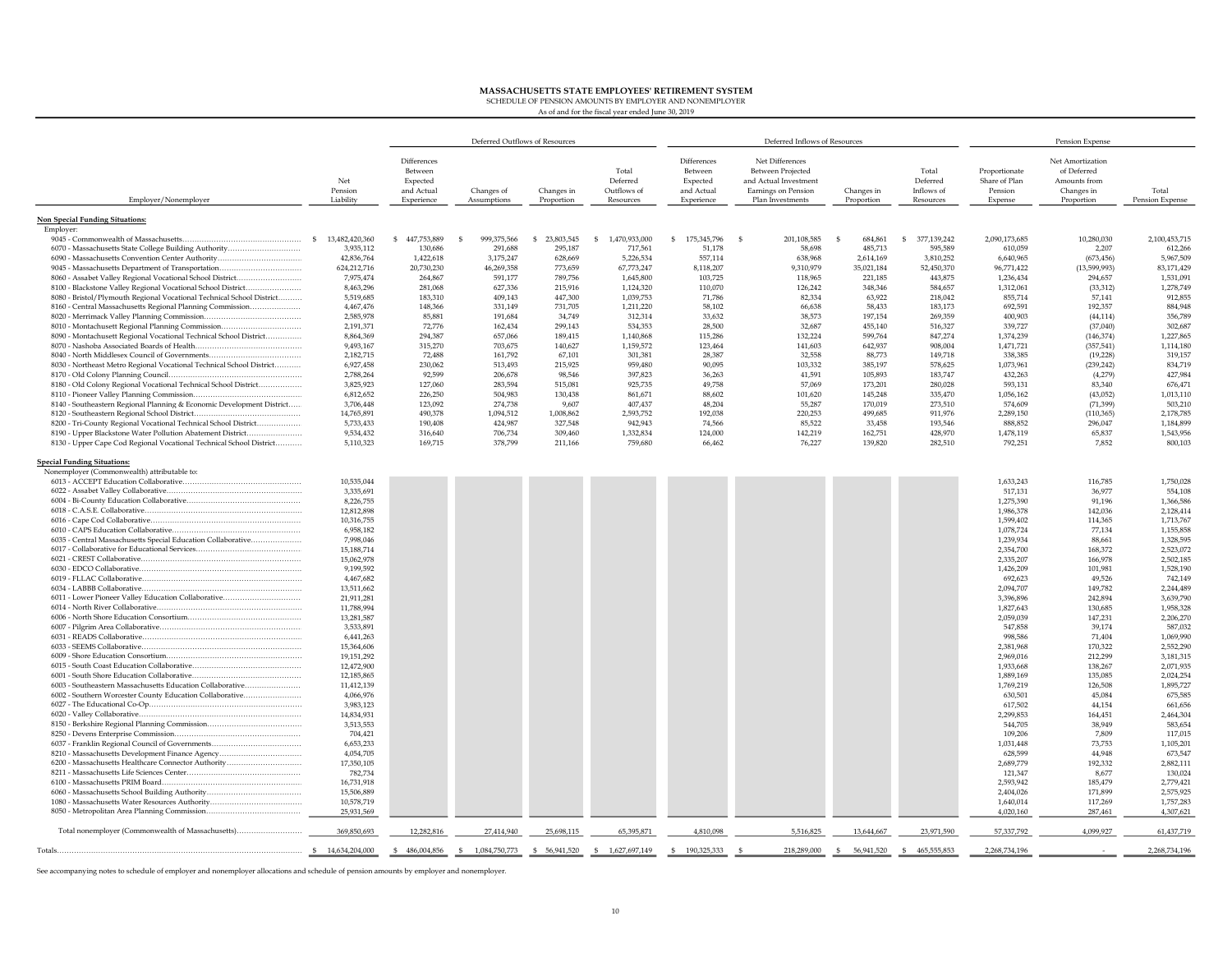## NOTE 1 – PLAN DESCRIPTION

The Massachusetts State Employees' Retirement System (MSERS) is a public employee retirement system (PERS), that administers a cost-sharing, multiple employer defined benefit pension plan as defined by Governmental Accounting Standards Board (GASB) Statement No. 67, Financial Reporting for Pension Plans, covering substantially all employees of the Commonwealth and certain employees of independent authorities and agencies. The former Massachusetts Turnpike Authority (MTA) employees and retirees became members of MSERS upon the creation of the Massachusetts Department of Transportation (MassDOT). Other employees who transferred to MassDOT have been, and remain, members of MSERS. The assets and liabilities of the former MTA have been transferred to MSERS. MSERS is part of the Commonwealth's reporting entity and does not issue a stand-alone audited financial report.

Management of MSERS is vested in the Massachusetts State Retirement Board (the MSRB) which consists of five members–two elected by current and active MSERS members, one who is appointed by the State Treasurer, the State Treasurer, who serves as ex-officio and is the Chair of the MSRB, and one by the remaining members of the MSRB.

Benefits provided. MSERS provides retirement, disability, survivor and death benefits to members and their beneficiaries. Massachusetts General Laws (MGL) establishes uniform benefit and contribution requirements for all contributory PERS. These requirements provide for superannuation retirement allowance benefits up to a maximum of 80% of a member's highest three-year average annual rate of regular compensation. For employees hired after April 1, 2012, retirement allowances are calculated on the basis of the last five years or any five consecutive years, whichever is greater in terms of compensation. Benefit payments are based upon a member's age, length of creditable service, group creditable service, and group classification. The authority for amending these provisions rests with the Legislature.

Members become vested after ten years of creditable service. A superannuation retirement allowance may be received upon the completion of twenty years of creditable service or upon reaching the age of 55 with ten years of service. Normal retirement for most employees occurs at age 65; for certain hazardous duty and public safety positions, normal retirement is at age 55. Most employees who joined the system after April 1, 2012 cannot retire prior to age 60.

The MSERS' funding policies have been established by Chapter 32 of the MGL. The Legislature has the authority to amend these policies. The annuity portion of the MSERS retirement allowance is funded by employees, who contribute a percentage of their regular compensation. Costs of administering the plan are funded out of plan assets.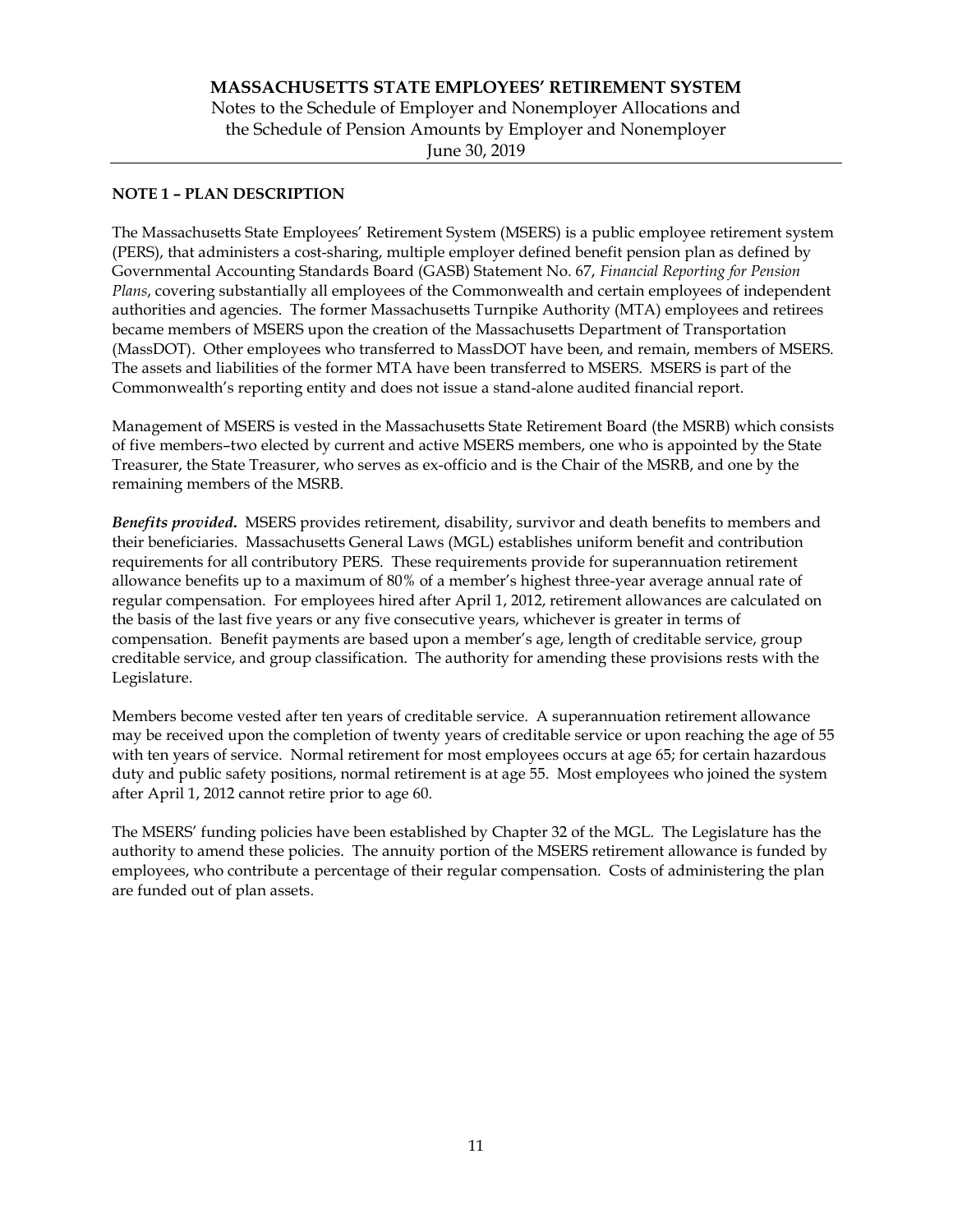Notes to the Schedule of Employer and Nonemployer Allocations and the Schedule of Pension Amounts by Employer and Nonemployer

June 30, 2019

Member contributions for MSERS vary depending on the most recent date of membership:

| Hire Date | % of Compensation       |
|-----------|-------------------------|
|           |                         |
|           |                         |
|           |                         |
|           |                         |
|           | of regular compensation |
|           |                         |

In addition, members of Group 1 who join the system on or after April 2, 2012 will have their withholding rate reduced to 6% after achieving 30 years of creditable service.

## NOTE 2 – BASIS OF PRESENTATION

The schedule of employer and nonemployer allocations and schedule of pension amounts by employer and nonemployer (the Schedules) present amounts that are elements of the financial statements of the MSERS or of its participating employers and nonemployers. Accordingly, they do not purport to be a complete presentation of the financial position or changes in financial position of the MSERS or its participating employers and nonemployers. The amounts presented in the Schedules were prepared in accordance with U.S. generally accepted accounting principles. Such preparation requires management of the MSERS to make a number of estimates and assumptions related to the reported amounts. Actual results could differ from those estimates.

The schedule of employer and nonemployer allocations are based on actual contributions adjusted for any nonemployer contributions.

The MGLs governing employer contribution requirements to MSERS are varied and vary among employers to such an extent that there is no uniform contribution method. Consequently, MSERS developed an effective contribution methodology which allocates total actual contributions amongst the employers in a consistent manner (based on an employer's share of total covered payroll). Any differences between the effective contribution and an employer's actual contributions are considered a nonemployer contribution from the Commonwealth. According to MGL, certain nonemployer contributions are the legal responsibility of the Commonwealth and have accordingly been reflected on the schedule of employer and nonemployer allocations as special funding situations.

The schedule of pension amounts presents each employer in sufficient detail to permit each contributing employer as well as each employer considered to be in special funding situation to derive the necessary information for the preparation of their individual financial statements.

For entities considered to be in a 100% special funding situation there is no net pension liability, deferred outflows, and deferred inflows recognized. However, the notes to the financial statements for these entities must disclose the portion of the nonemployer contributing entity's total proportionate share of the net pension liability as well its portion of pension expense as both revenue and pension expense.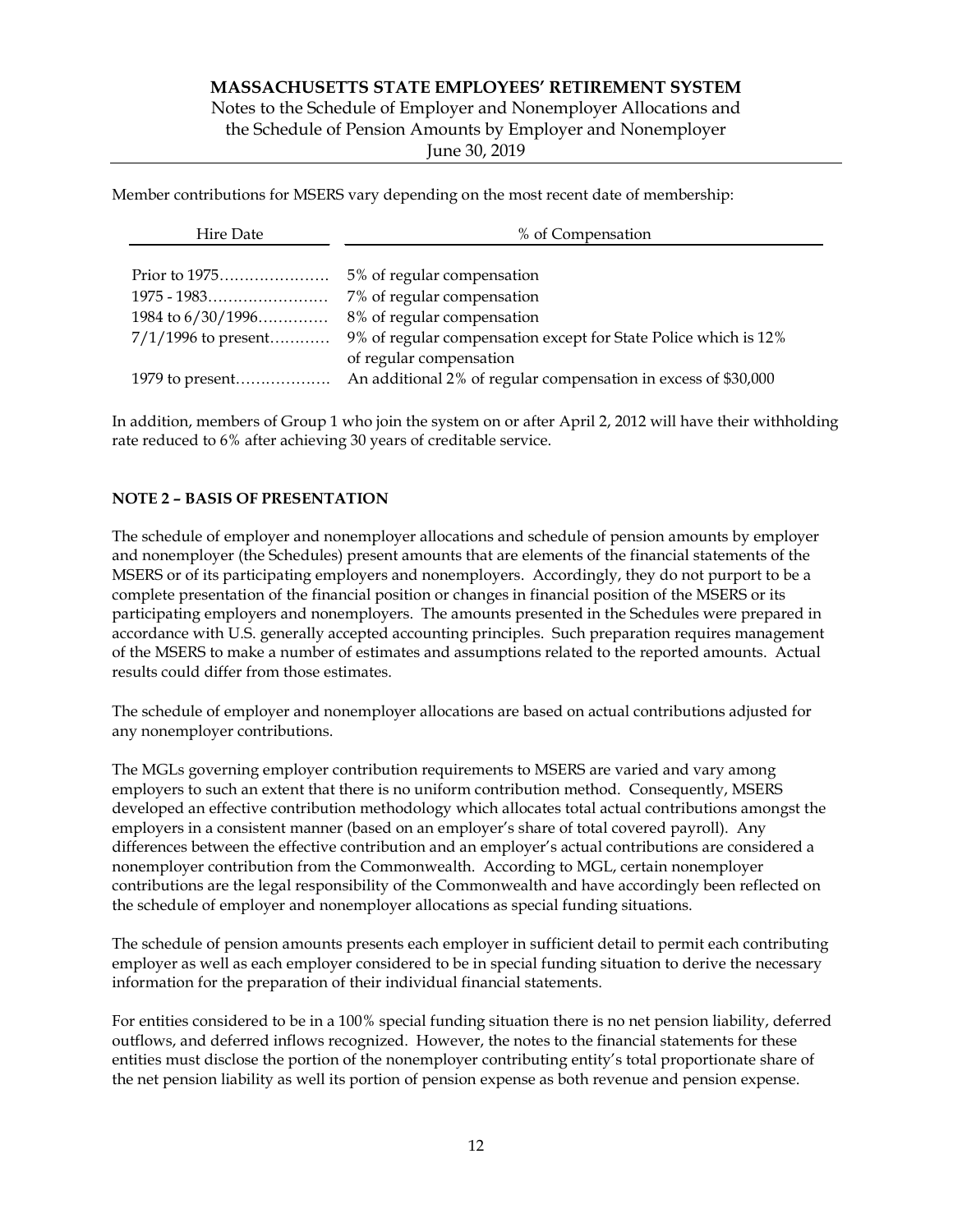# MASSACHUSETTS STATE EMPLOYEES' RETIREMENT SYSTEM Notes to the Schedule of Employer and Nonemployer Allocations and the Schedule of Pension Amounts by Employer and Nonemployer June 30, 2019

The special funding situations created by MGL are described below.

## Educational Collaboratives

Collaboratives contribute amounts equal to the normal cost of employees' benefits at a rate established by the Public Employees' Retirement Administration Commission (PERAC), currently 5.6% of covered payroll. Legally, the collaboratives are only responsible for contributing the annual normal cost of their employees' benefits (i.e., the present value of the benefits earned by those employees in any given year) and are not legally responsible for the past service cost attributable to those employees or previously retired employees of the collaboratives. The Commonwealth as a nonemployer is legally responsible for the entire past service cost related to the collaboratives and therefore has a 100% special funding situation.

# Other Special Funding Situations

MGLs established certain entities whose employees are members of MSERS. However, MGL does not provide an employer funding mechanism for these entities. Consequently, the Commonwealth is considered the nonemployer contributor and is considered legally responsible to make all actuarially determined employer contributions on behalf of these entities. Therefore, these entities are also considered to be in a 100% special funding situation as defined by GASB.

## NOTE 3 – COLLECTIVE NET PENSION LIABILITY

Components of the collective net pension liability at June 30, 2019 are as follows (amounts in thousands):

| Less:                                                       | 43,398,000 |  |
|-------------------------------------------------------------|------------|--|
|                                                             | 28,763,796 |  |
| Employers/nonemployers' net pension liability \$ 14,634,204 |            |  |
| Plan fiduciary net position as a percentage                 | 66.28%     |  |

## Actuarial Assumptions

The total pension liability for the June 30, 2019 measurement date was determined by an actuarial valuation as of January 1, 2019 rolled forward to June 30, 2019. This valuation used the following assumptions:

- 1. (a) 7.25% investment rate of return, (b) 3.50% interest rate credited to the annuity savings fund and (c) 3.00% cost of living increase on the first \$13,000 of allowance each year.
- 2. Salary increases are based on analyses of past experience but range from 4.00% to 9.00% depending on group and length of service.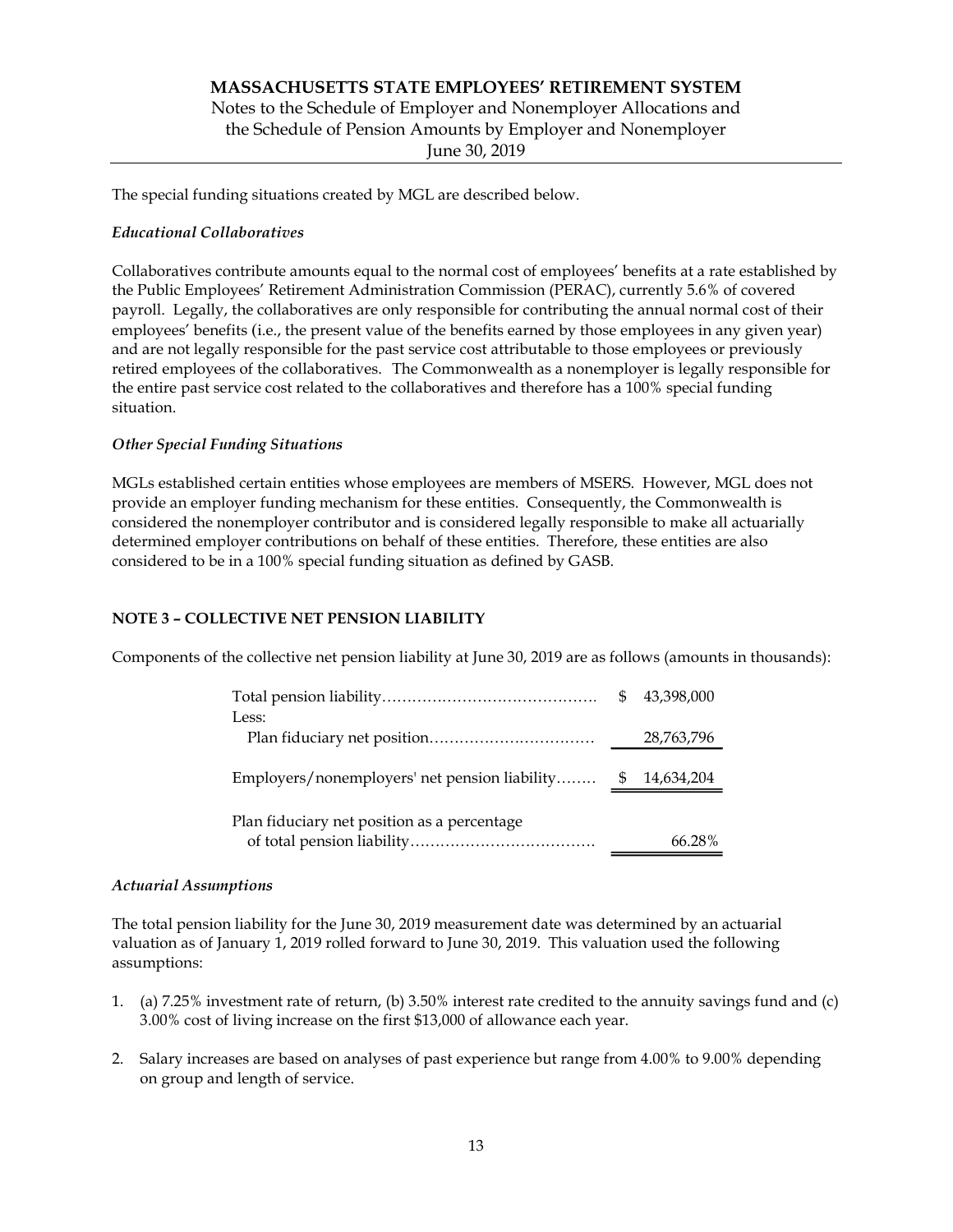- 3. Mortality rates were as follows:
	- Pre-retirement reflects RP-2014 Blue Collar Employees Table projected generationally with Scale MP-2016, set forward 1 year for females
	- Post-retirement reflects RP-2014 Blue Collar Healthy Annuitant Table projected generationally with Scale MP-2016, set forward 1 year for females
	- Disability the morality rate reflects RP-2014 Blue Collar Healthy Annuitant Table projected generationally with Scale MP-2016, set forward 1 year.
- 4. Experience studies were performed as follows:
	- Dated February 27, 2014 and encompasses the period January 1, 2006 to December 31, 2011, updated to reflect actual experience from 2012 through 2016 for post-retirement mortality.

Investment assets of MSERS are with the Pension Reserves Investment Trust (PRIT) Fund. The long-term expected rate of return on pension plan investments was determined using a building-block method in which best-estimate ranges of expected future rates of return are developed for each major asset class. These ranges are combined to produce the long-term expected rate of return by weighting the expected future rates of return by the target asset allocation percentage. Best estimates of geometric rates of return for each major asset class included in the PRIT Fund's target asset allocation as of June 30, 2019 are summarized in the following table:

|                                 |            | Long-Term            |
|---------------------------------|------------|----------------------|
|                                 | Target     | <b>Expected Real</b> |
| <b>Asset Class</b>              | Allocation | Rate of Return       |
|                                 | 39.0%      | 4.9%                 |
| Core Fixed Income               | 15.0%      | 1.3%                 |
|                                 | 13.0%      | 8.2%                 |
| Portfolio Completion Strategies | 11.0%      | 3.9%                 |
|                                 | 10.0%      | $3.6\%$              |
| Value Added Fixed Income        | 8.0%       | 4.7%                 |
| Timberland/Natural Resources    | $4.0\%$    | 4.1%                 |
|                                 |            |                      |
|                                 | 100.0%     |                      |

### Discount Rate

The discount rate used to measure the total pension liability was 7.25%. The projection of cash flows used to determine the discount rate assumed that plan member contributions will be made at the current contribution rates and the Commonwealth's contributions will be made at rates equal to the difference between actuarially determined contribution rates and the member rates. Based on those assumptions, the net position was projected to be available to make all projected future benefit payments of current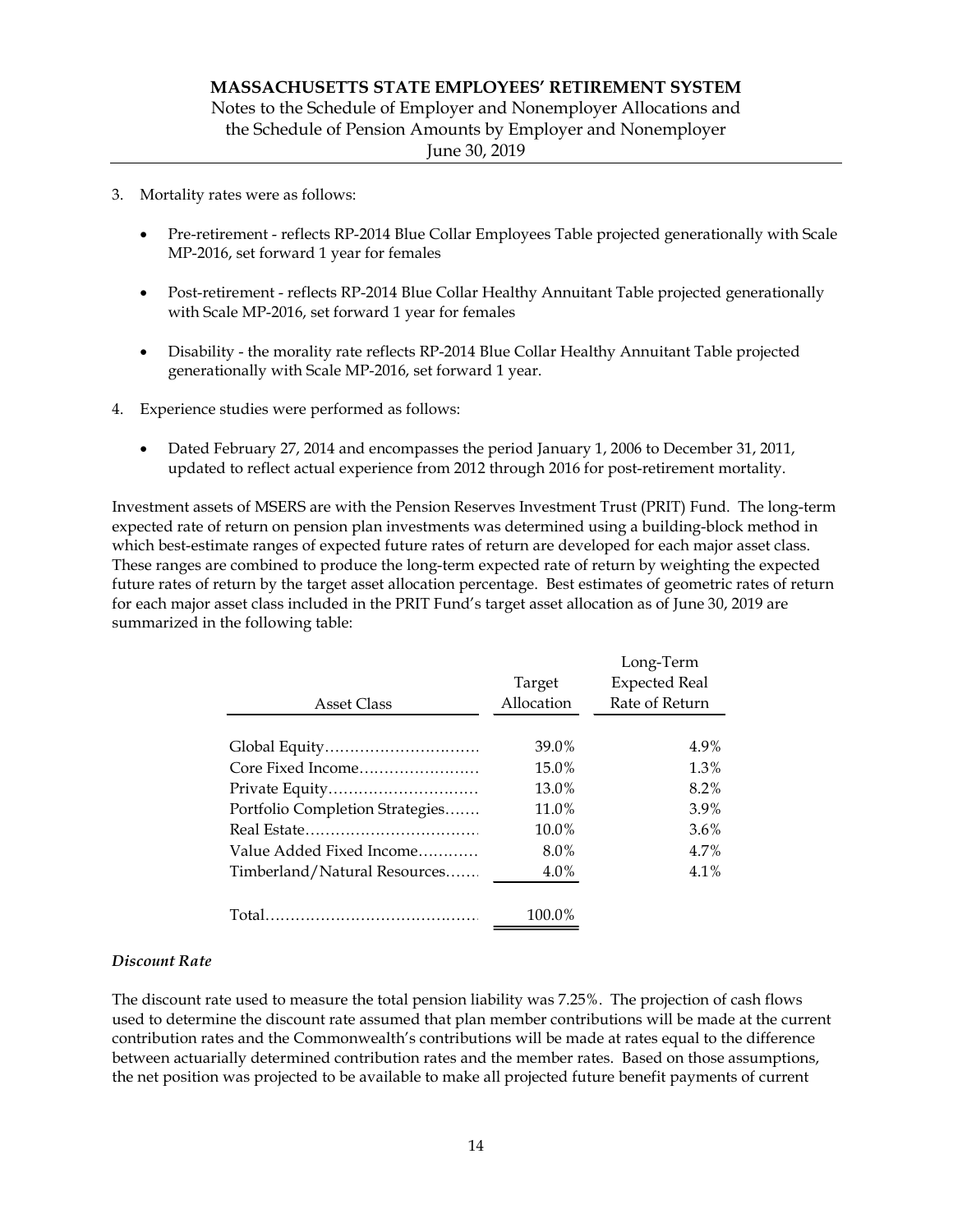Notes to the Schedule of Employer and Nonemployer Allocations and

the Schedule of Pension Amounts by Employer and Nonemployer

June 30, 2019

plan members. Therefore, the long-term expected rate of return on pension plan investments was applied to all periods of projected benefit payments to determine the total pension liability.

## Sensitivity Analysis

The following illustrates the sensitivity of the collective net pension liability to changes in the discount rate as of June 30, 2019. In particular, the table presents the MSERS collective net pension liability assuming it was calculated using a single discount rate that is one-percentage-point lower or onepercentage-point higher than the current discount rate (amounts in thousands):

## NOTE 4 – DEFERRED OUTFLOWS AND INFLOWS OF RESOURCES

The following table summarizes the changes in both deferred outflows and deferred inflows of resources excluding employer specific amounts (change in proportion) (amounts in thousands):

|                                                                                                                      | June 30, 2019 |
|----------------------------------------------------------------------------------------------------------------------|---------------|
| Deferral<br>Additions<br>Period<br>Ju1y 1, 2018<br>Deletions<br><b>Deferred Outflows of Resources:</b>               |               |
| Difference between expected                                                                                          |               |
| and actual experience<br>\$<br>2015<br>75,000<br>\$<br>\$<br>(50,000)<br>S.<br>5.5 years<br>$\overline{\phantom{a}}$ | 25,000        |
| 2016<br>261,782<br>(109, 075)<br>5.4 years<br>$\overline{\phantom{a}}$                                               | 152,707       |
| (19,247)<br>2018<br>82,761<br>5.3 years                                                                              | 63,514        |
| 2019<br>303,066<br>5.2 years<br>(58, 282)<br>$\overline{\phantom{a}}$                                                | 244,784       |
| Subtotal.<br>419,543<br>303,066<br>(236, 604)                                                                        | 486,005       |
| 9,273<br>Change of assumptions<br>2014<br>5.5 years<br>(9,273)                                                       |               |
| 2015<br>635,456<br>(423, 637)<br>5.5 years<br>$\overline{\phantom{0}}$                                               | 211,819       |
| 2017<br>5.4 years<br>191,407<br>(56,296)<br>$\overline{\phantom{a}}$                                                 | 135,111       |
| 2018<br>(117,358)<br>5.3 years<br>504,641<br>$\qquad \qquad \blacksquare$                                            | 387,283       |
| 2019<br>5.2 years<br>434,000<br>(83, 462)                                                                            | 350,538       |
| Subtotal.<br>434,000<br>1,340,777<br>(690, 026)                                                                      | 1,084,751     |
| 1,760,320<br>737,066<br>(926, 630)<br>S<br>S                                                                         | 1,570,756     |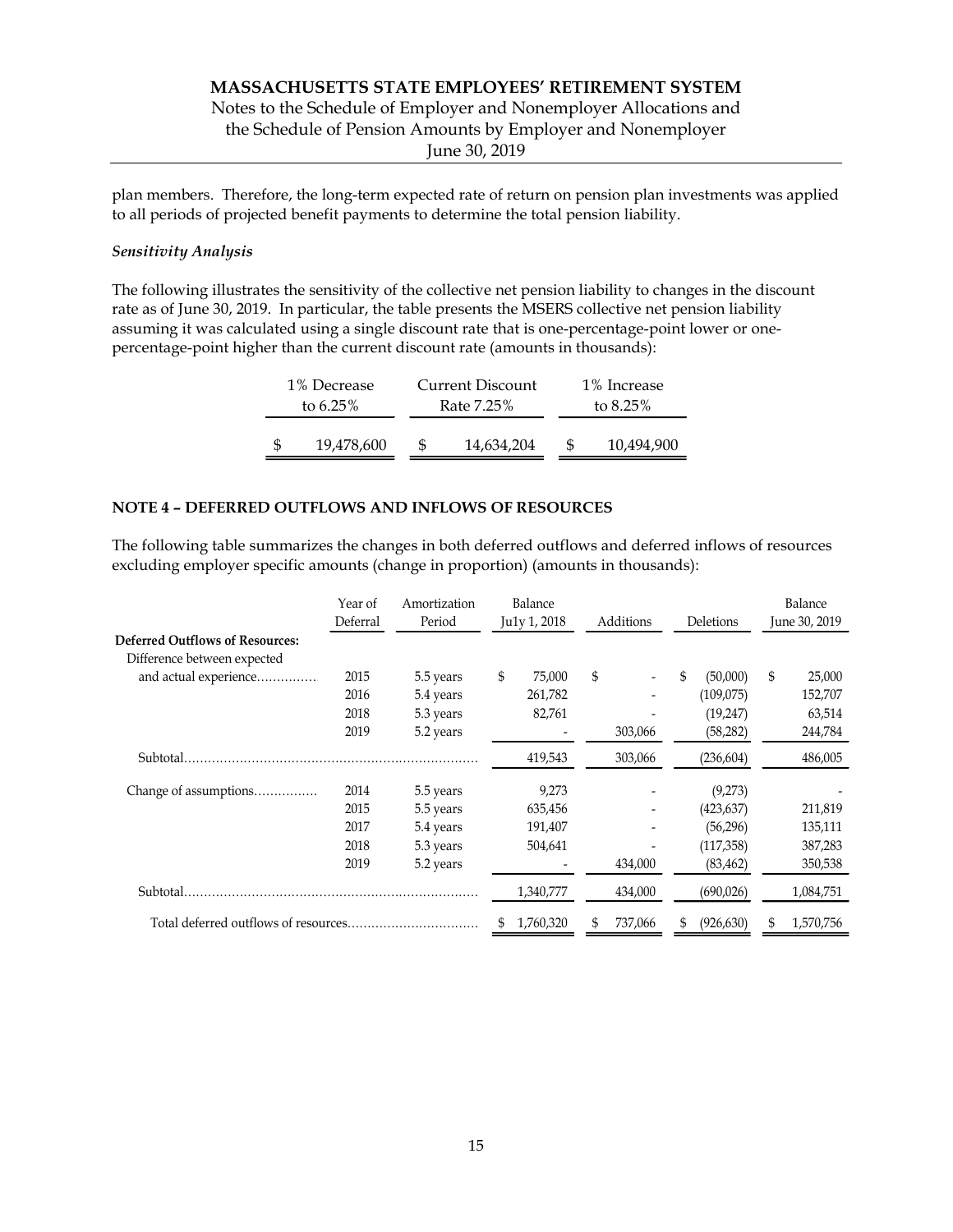Notes to the Schedule of Employer and Nonemployer Allocations and the Schedule of Pension Amounts by Employer and Nonemployer

| June 30, 2019 |  |  |  |
|---------------|--|--|--|
|---------------|--|--|--|

|                                                                      | Year of<br>Deferral | Amortization<br>Period | Balance<br>Ju1y 1, 2018  | Additions                | Deletions  | Balance<br>June 30, 2019 |
|----------------------------------------------------------------------|---------------------|------------------------|--------------------------|--------------------------|------------|--------------------------|
| <b>Deferred Inflows of Resources:</b><br>Difference between expected |                     |                        |                          |                          |            |                          |
| and actual experience                                                | 2017                | 5.4 years              | (269, 627)               |                          | 79,302     | (190, 325)<br>\$         |
| Net difference between projected<br>and actual earnings on plan      |                     |                        |                          |                          |            |                          |
| investments                                                          | 2015                | 5 years                | 203,937                  | $\overline{\phantom{a}}$ | (203, 937) |                          |
|                                                                      | 2016                | 5 years                | 537,852                  | $\overline{\phantom{a}}$ | (268, 926) | 268,926                  |
|                                                                      | 2017                | 5 years                | (739, 883)               | $\overline{\phantom{a}}$ | 246,628    | (493, 255)               |
|                                                                      | 2018                | 5 years                | (461,766)                | $\overline{\phantom{0}}$ | 115,441    | (346, 325)               |
|                                                                      | 2019                | 5 years                | $\overline{\phantom{a}}$ | 440,456                  | (88,091)   | 352,365                  |
| Subtotal.                                                            |                     |                        | (459, 860)               | 440,456                  | (198, 885) | (218, 289)               |
|                                                                      |                     |                        | (729, 487)               | 440,456                  | (119,583)  | (408, 614)<br>S          |

Amounts reported as deferred outflows of resources and deferred inflows of resources related to pensions will be recognized in the collective pension expense as follows (amounts in thousands):

| <b>Fiscal Year</b> |           |
|--------------------|-----------|
| Ending June 30     |           |
|                    | 596,185   |
| 2021               | 24,995    |
|                    | 241,796   |
|                    | 270,817   |
|                    | 28,349    |
|                    |           |
|                    | 1,162,142 |